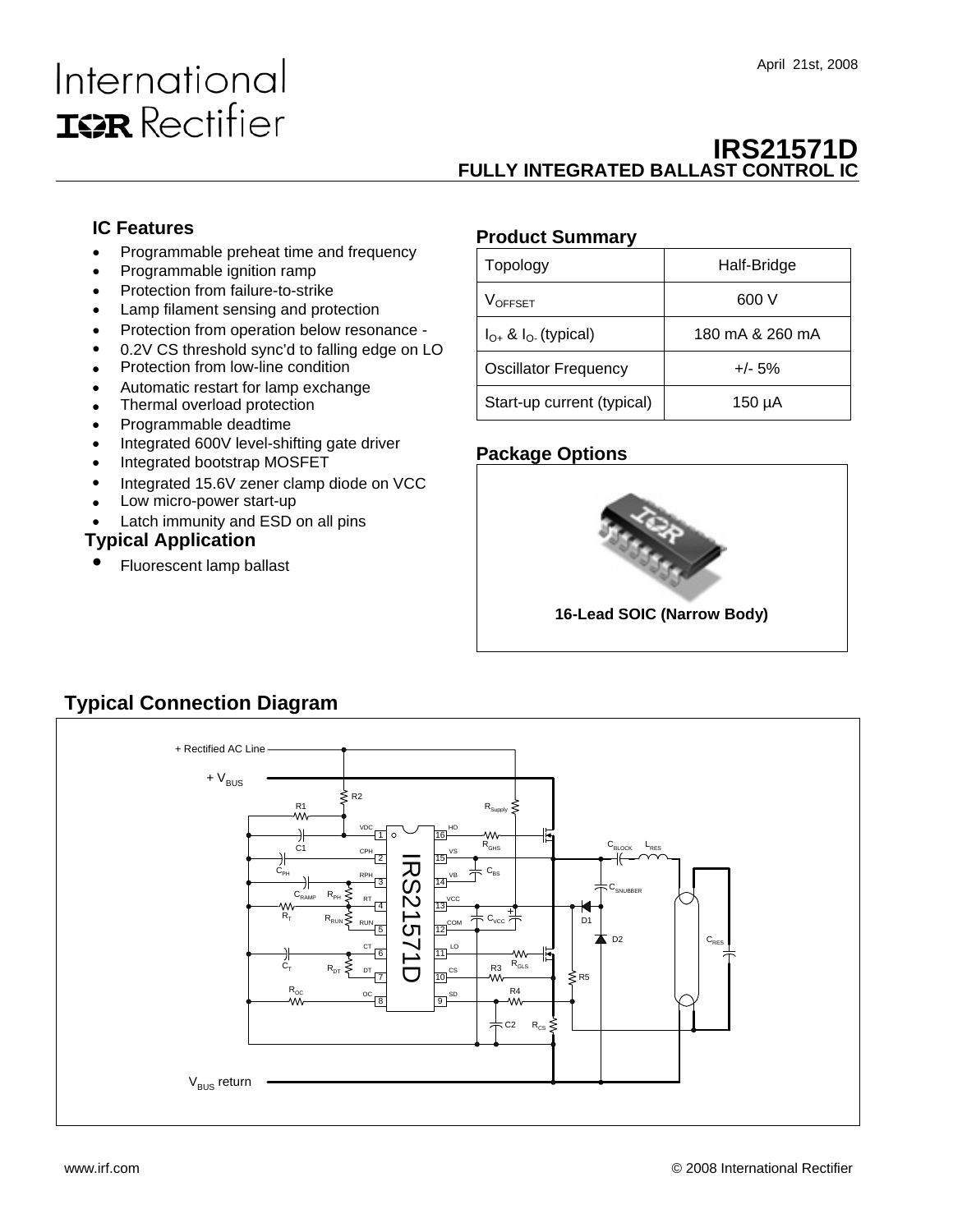### **IOR**

## **IRS21571D**

| <b>Table of Contents</b>                       | Page |
|------------------------------------------------|------|
| <b>Typical Connection Diagram</b>              | 1    |
| <b>Qualification Information</b>               | 4    |
| Absolute Maximum Ratings                       | 5    |
| <b>Recommended Operating Conditions</b>        | 6    |
| <b>Electrical Characteristics</b>              | 7    |
| <b>Functional Block Diagram</b>                | 9    |
| Input/Output Pin Equivalent Circuit Diagrams   | 10   |
| <b>Lead Definitions</b>                        | 11   |
| Lead Assignments                               | 12   |
| State Diagram                                  | 13   |
| Application Information and Additional Details | 14   |
| Package Details                                | 25   |
| Part Marking Information                       | 26   |
| Ordering Information                           | 27   |
| <b>Change History</b>                          | 28   |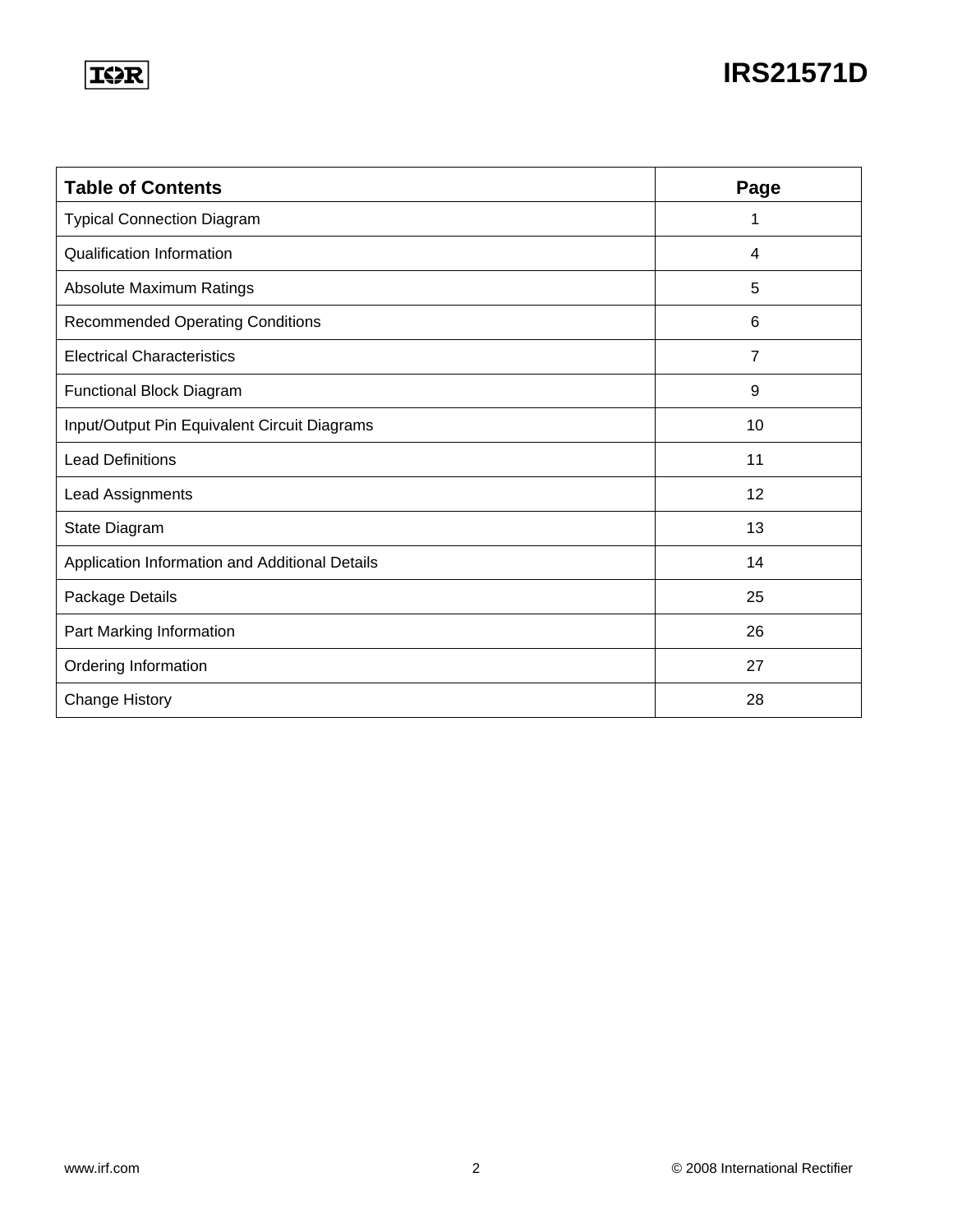**T<>F** 

#### **Description**

The IRS21571D is a fully integrated, fully protected 600V ballast control IC designed to drive virtually all types of rapid start fluorescent lamp ballasts. Externally programmable features such as preheat time and frequency, ignition ramp characteristics, and running mode operating frequency provide a high degree of flexibility for the ballast design engineer. Comprehensive thermal overload, or lamp failure during normal operation, as well as an automatic restart function, have been included in the design. The heart of this control IC is a variable frequency, 50% duty cycle oscillator with externally programmable deadtime. An integrated bootstrap MOSFET is also included to supply the high-side gate drive circuitry. The IRS21571D is available in 16 pin narrow body SOIC package.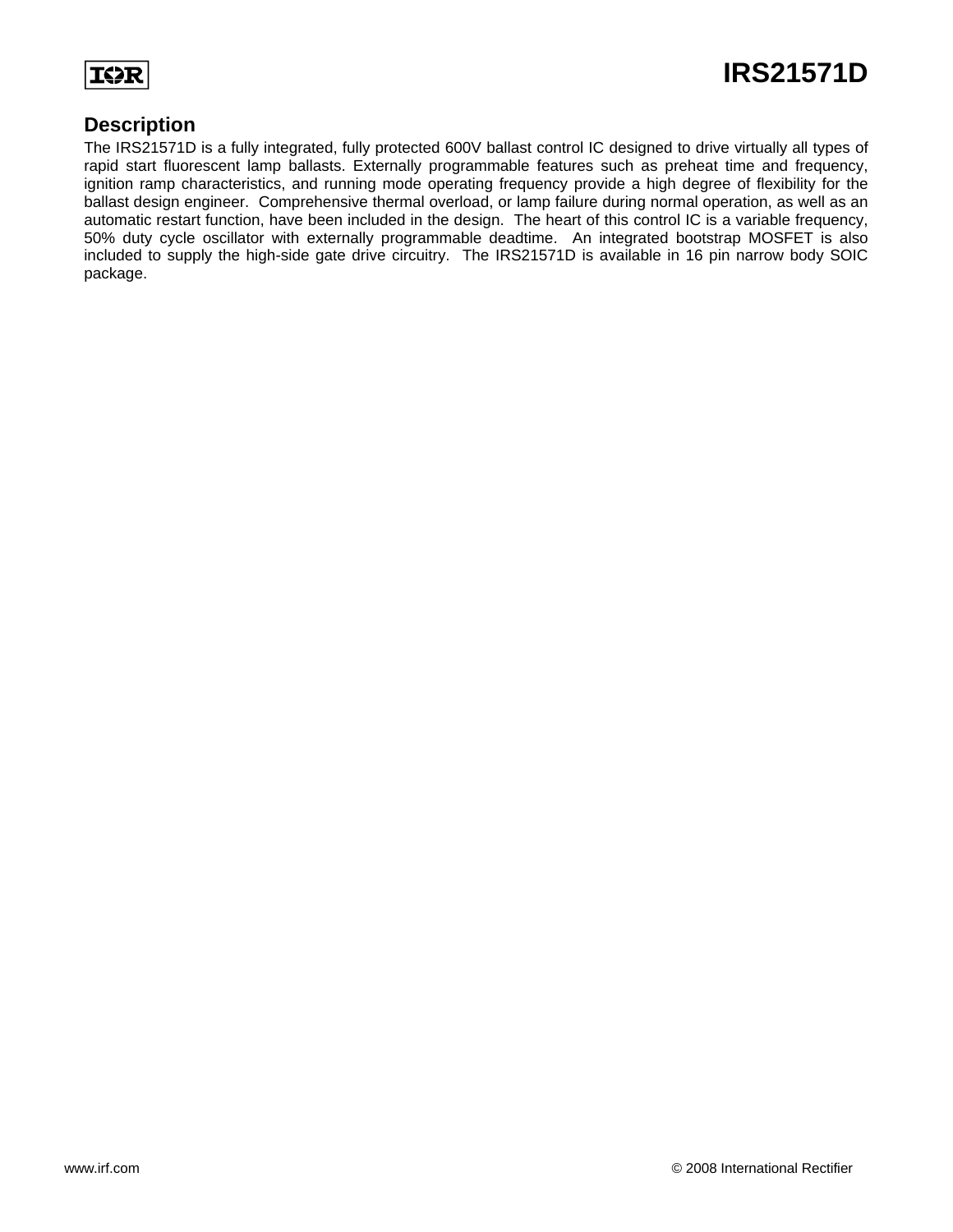#### **Qualification Information†**

| <b>Qualification Level</b>        |                         | Industrial <sup>TT</sup>                                       |                                                      |  |  |
|-----------------------------------|-------------------------|----------------------------------------------------------------|------------------------------------------------------|--|--|
|                                   |                         | Comments: This family of ICs has passed JEDEC's                |                                                      |  |  |
|                                   |                         | Industrial qualification. IR's Consumer qualification level is |                                                      |  |  |
|                                   |                         |                                                                | granted by extension of the higher Industrial level. |  |  |
|                                   |                         | SOIC <sub>16N</sub>                                            | $MSL2$ <sup>TTT</sup>                                |  |  |
| <b>Moisture Sensitivity Level</b> |                         |                                                                | (per IPC/JEDEC J-STD-020)                            |  |  |
|                                   | <b>Machine Model</b>    | Class C                                                        |                                                      |  |  |
| <b>ESD</b>                        |                         | (per JEDEC standard EIA/JESD22-A115)                           |                                                      |  |  |
|                                   | <b>Human Body Model</b> | Class 3A                                                       |                                                      |  |  |
|                                   |                         | (per EIA/JEDEC standard JESD22-A114)                           |                                                      |  |  |
| <b>IC Latch-Up Test</b>           |                         | Class, Level A                                                 |                                                      |  |  |
|                                   |                         | (per JESD78)                                                   |                                                      |  |  |
| <b>RoHS Compliant</b>             |                         |                                                                | Yes                                                  |  |  |

† Qualification standards can be found at International Rectifier's web site <http://www.irf.com/>

- †† Higher qualification ratings may be available should the user have such requirements. Please contact your International Rectifier sales representative for further information.
- ††† Higher MSL ratings may be available for the specific package types listed here. Please contact your International Rectifier sales representative for further information.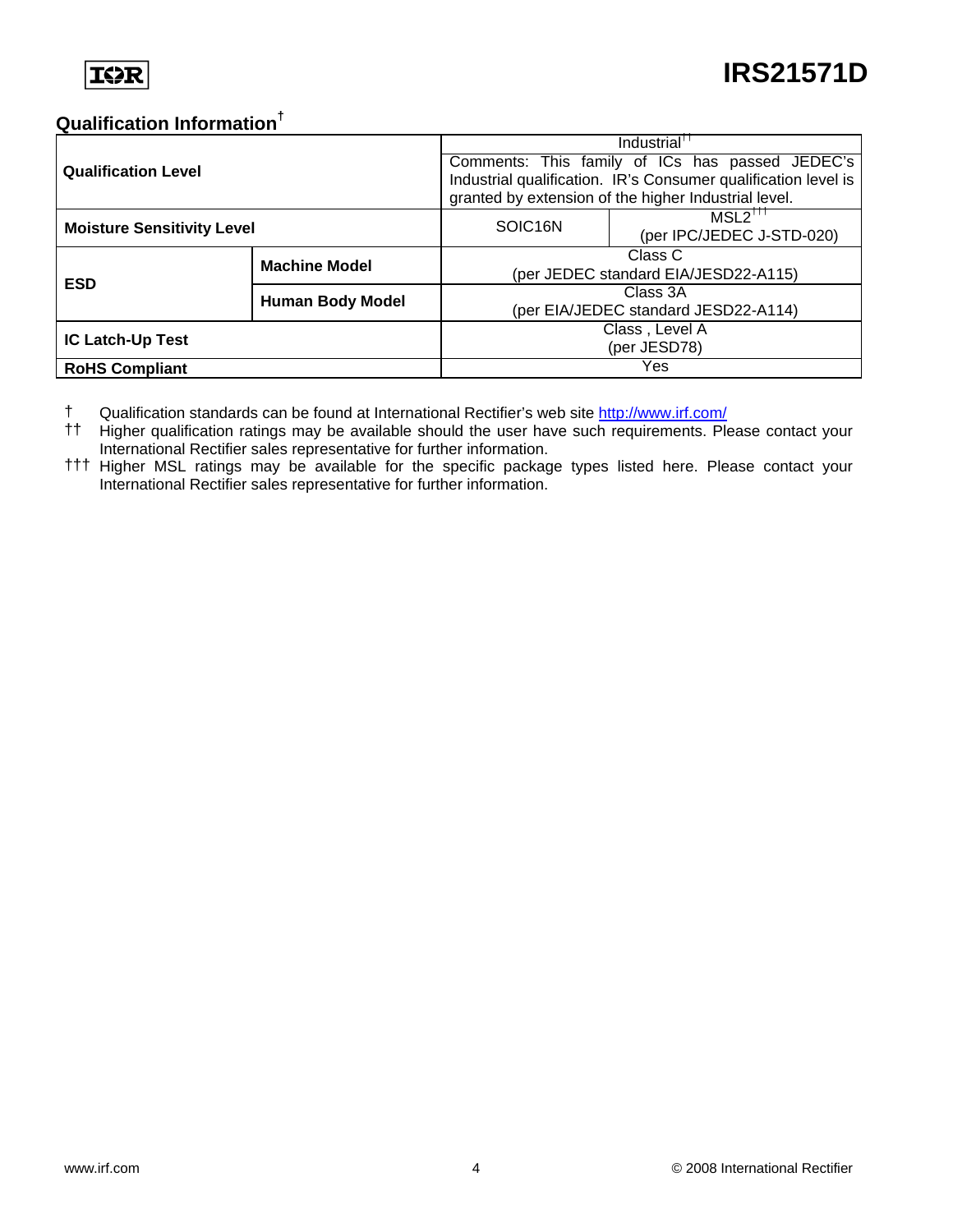

#### **Absolute Maximum Ratings**

Absolute Maximum Ratings indicate sustained limits beyond which damage to the device may occur. All voltage parameters are absolute voltages referenced to COM, all currents are defined positive into any lead. The Thermal Resistance and Power Dissipation ratings are measured under board mounted and still air conditions.

| <b>Symbol</b>         | <b>Definition</b>                                                                                         | Min.        | Max.                  | <b>Units</b> |
|-----------------------|-----------------------------------------------------------------------------------------------------------|-------------|-----------------------|--------------|
| $V_B$                 | High Side Floating Supply Voltage                                                                         | $-0.3$      | 625                   | V            |
| $V_{\rm S}$           | High Side Floating Supply Offset Voltage                                                                  | $V_B - 25$  | $V_B + 0.3$           | V            |
| $V_{HO}$              | <b>High-Side Floating Output Voltage</b>                                                                  | $V_S - 0.3$ | $V_B + 0.3$           | $\vee$       |
| $V_{LO}$              | Low-Side Output Voltage                                                                                   | $-0.3$      | $V_{\text{CC}}$ + 0.3 | V            |
| <b>I</b> OMAX         | Maximum Allowable Output Current (Either Output) Due to<br><b>External Power Transistor Miller Effect</b> | $-500$      | 500                   | mA           |
| <b>I</b> RT           | <b>RT Pin Current</b>                                                                                     | -5          | 5                     | mA           |
| $V_{CT}$              | CT Pin Voltage                                                                                            | $-0.3$      | 5.5                   | $\vee$       |
| <b>V<sub>DC</sub></b> | <b>VDC Pin Voltage</b>                                                                                    | $-0.3$      | $V_{\rm cc}$ + 0.3    | V            |
| ICPH                  | <b>CPH Pin Current</b>                                                                                    | -5          | 5                     | mA           |
| <b>IRPH</b>           | <b>RPH Pin Current</b>                                                                                    | $-5$        | 5                     | mA           |
| <b>I</b> RUN          | <b>RUN Pin Current</b>                                                                                    | $-5$        | 5                     | mA           |
| I <sub>DT</sub>       | Deadtime Pin Current                                                                                      | $-5$        | 5                     | mA           |
| $V_{CS}$              | <b>Current Sense Pin Voltage</b>                                                                          | $-0.3$      | 5.5                   | $\vee$       |
| $_{\text{lcs}}$       | <b>Current Sense Pin Current</b>                                                                          | $-5$        | 5                     | mA           |
| $I_{\rm OC}$          | Over-Current Threshold Pin Current                                                                        | $-5$        | 5                     | mA           |
| Isp                   | <b>Shutdown Pin Current</b>                                                                               | $-5$        | 5                     | mA           |
| $_{\rm lcc}$          | Supply Current                                                                                            | $-20$       | 20                    | mA           |
| dV/dt                 | Allowable Offset Voltage Slew Rate                                                                        | $-50$       | 50                    | V/ns         |
| $P_D$                 | Package Power Dissipation $@TA \leq +25°C$<br>$(16-Pin DIP)$                                              | ---         | 1.60                  | W            |
| $P_D$                 | Package Power Dissipation $@TA \leq +25°C$<br>(16-Pin SOIC)                                               | ---         | 1.25                  | W            |
| $R_{\theta JA}$       | Thermal Resistance, Junction to Ambient<br>$(16-Pin DIP)$                                                 | $---$       | 75                    | °C/W         |
| $R_{\theta$ JA        | Thermal Resistance, Junction to Ambient<br>(16-Pin SOIC)                                                  | ---         | 100                   | °C/W         |
| $T_{J}$               | <b>Junction Temperature</b>                                                                               | $-55$       | 150                   |              |
| $T_S$                 | <b>Storage Temperature</b>                                                                                | $-55$       | 150                   | $^{\circ}C$  |
| $T_L$                 | Lead Temperature (Soldering, 10 seconds)                                                                  | $---$       | 300                   |              |

 $\dagger$  This IC contains a zener clamp structure between the chip  $V_{CC}$  and COM which has a nominal breakdown voltage of 15.6V. Please note that this supply pin should not be driven by a DC, low impedance power source greater than the  $V_{CLAMP}$  specified in the Electrical Characteristics section.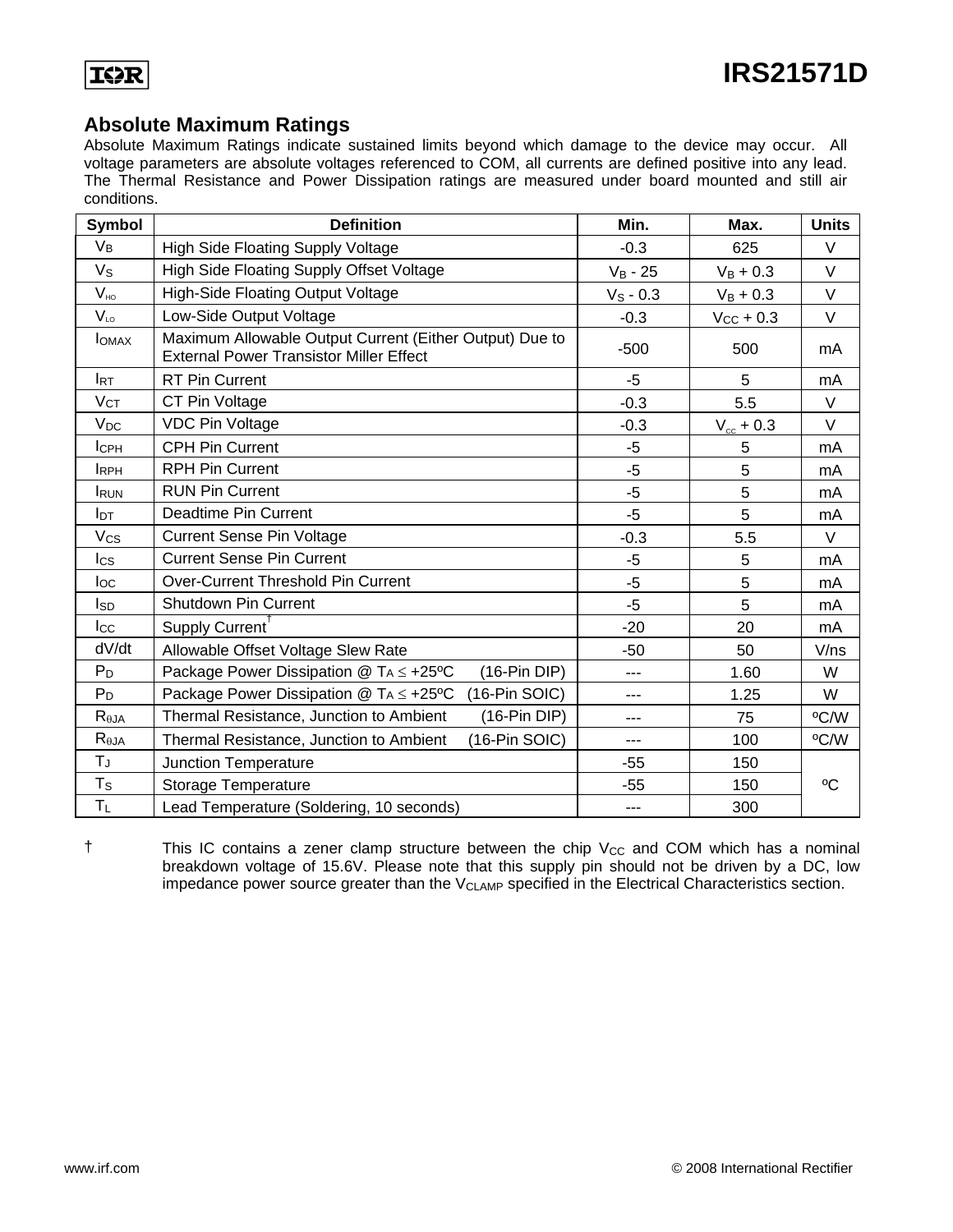

#### **Recommended Operating Conditions**

For proper operation the device should be used within the recommended conditions.

| Symbol       | <b>Definition</b>                                     | Min.               | Max.                     | <b>Units</b> |
|--------------|-------------------------------------------------------|--------------------|--------------------------|--------------|
| $V_{BS}$     | High Side Floating Supply Voltage                     | V <sub>BSUV+</sub> | <b>V<sub>CLAMP</sub></b> | $\vee$       |
| $V_{\rm S}$  | Steady State High Side Floating Supply Offset Voltage | $-3.0$             | 600                      | V            |
| $V_{\rm CC}$ | <b>Supply Voltage</b>                                 | V <sub>ccuv+</sub> | <b>V<sub>CLAMP</sub></b> | $\vee$       |
| $_{\rm lcc}$ | <b>Supply Current</b>                                 |                    | 10                       | mA           |
| $V_{DC}$     | <b>VDC Pin Voltage</b>                                | 0                  | Vcc                      | V            |
| $C_T$        | CT Pin Capacitance                                    | 220                |                          | pF           |
| $R_{DT}$     | Deadtime Resistance                                   | 1.0                |                          | $k\Omega$    |
| Roc          | Over-Current (CS+) Threshold Programming Resistance   |                    | 50                       | $k\Omega$    |
| <b>I</b> RT  | R <sub>T</sub> Pin Current                            | $-500$             | -50                      | μA           |
| <b>IRPH</b>  | R <sub>PH</sub> Pin Current <sup>11</sup>             | 0                  | 450                      | μA           |
| <b>IRUN</b>  | RUN Pin Current <sup>11</sup>                         | $\Omega$           | 450                      | μA           |
| Isp          | Shutdown Pin Current                                  | -1                 | 1                        | mA           |
| lcs          | <b>Current Sense Pin Current</b>                      | -1                 |                          | mA           |
| $T_J$        | Junction Temperature                                  | $-40$              | 125                      | °C           |

† Enough current should be supplied into the VCC pin to keep the internal 15.6V zener clamp diode on this pin regulating its voltage.

†† Due to the fact that the RT input is a voltage-controlled current source, the total RT pin current is sum of all of the parallel current sources connected to that pin. For optimum oscillator current mirror performance, this total current should be kept between 50μA and 500μA. During the preheat mode, the total current flowing out of the RT pin consists of the RPH pin current plus the current due to the RT resistor. During the run mode, the total RT pin current consists of the RUN pin current plus the the current due to the RT resistor.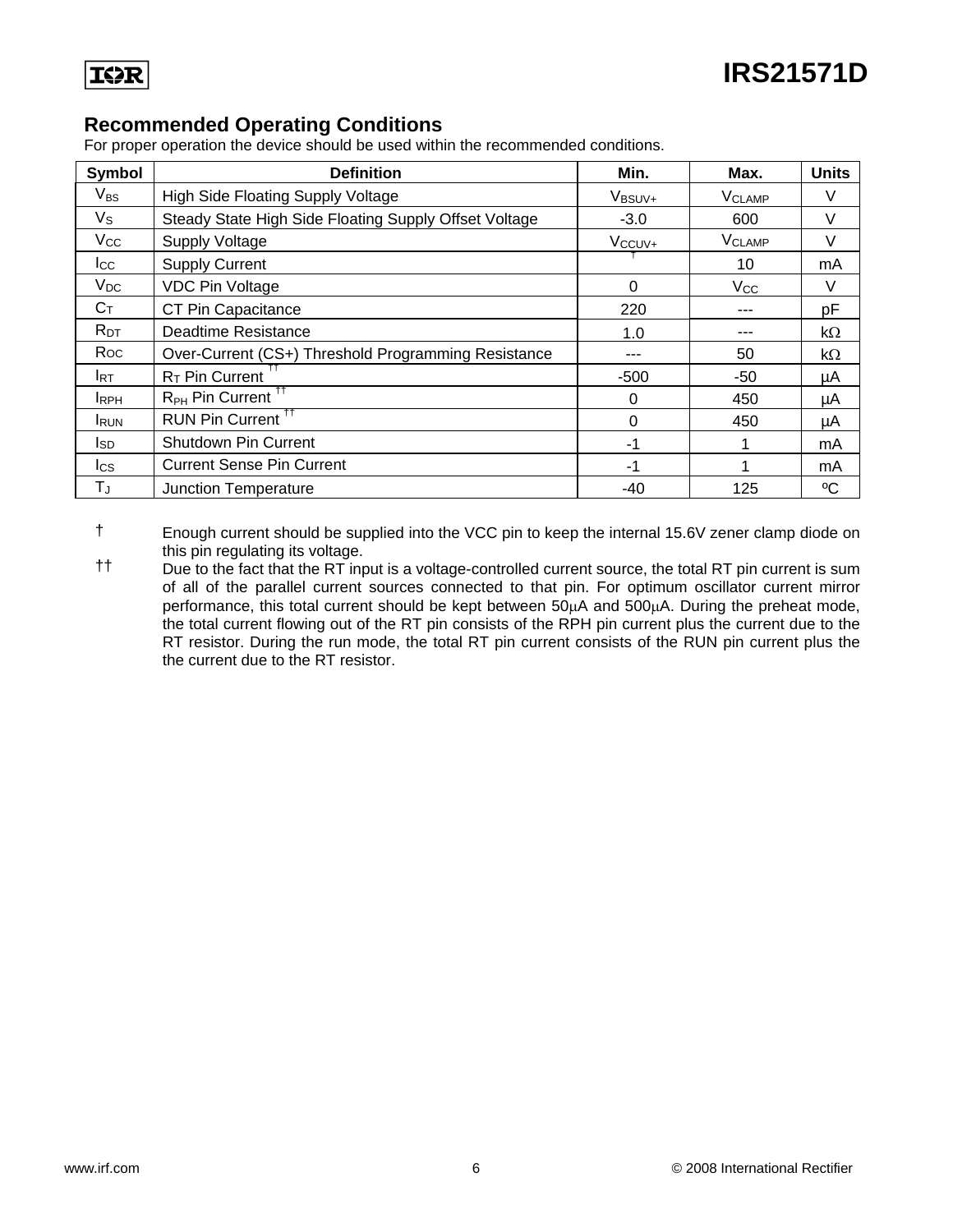#### **Electrical Characteristics**

 $V_{CC}$  =  $V_{BS}$  =  $V_{BIAS}$  = 14V +/- 0.25V,  $R_{T}$ =16.9k $\Omega$ ,  $C_{T}$  = 470 pF,  $R_{PH}$  and RUN pins no connection,  $V_{CPH}$  = 0V,  $R_{DT} = 6.1 \text{ k}\Omega$ ,  $R_{OC} = 20.0 \text{ k}\Omega$ ,  $V_{CS} = 0.5 \text{ V}$ ,  $V_{SD} = 0 \text{ V}$ ,  $C_L = 1000pF$  and  $T_A = 25 \text{ °C}$  unless otherwise specified.

| <b>Symbol</b>                  | <b>Definition</b>                                               | Min   | <b>Typ</b>     | <b>Max</b> | <b>Units</b> | <b>Test Conditions</b>                      |  |  |
|--------------------------------|-----------------------------------------------------------------|-------|----------------|------------|--------------|---------------------------------------------|--|--|
|                                | <b>Supply Characteristics</b>                                   |       |                |            |              |                                             |  |  |
| $V_{CCUV^+}$                   | V <sub>CC</sub> Supply Undervoltage Positive Going<br>Threshold | 11.5  | 12.5           | 13.5       | $\vee$       | V <sub>cc</sub> rising from 0V              |  |  |
| VUVHYS                         | V <sub>CC</sub> Supply Undervoltage Lockout Hysteresis          | $---$ | 2.0            | $---$      |              |                                             |  |  |
| <b>I</b> QCCUV                 | <b>UVLO Mode Quiescent Current</b>                              | ---   | 150            | 300        |              | $V_{CC} = V_{CCUV^+}$ -<br>100mV            |  |  |
| <b>IQCCFLT</b>                 | <b>Fault-Mode Quiescent Current</b>                             | ---   | 400            | 600        | μA           | $SD = 5V$ , $CS = 2V$ , or<br>$Tj > T_{SD}$ |  |  |
| locc                           | Quiescent VCC Supply Current                                    |       | $\overline{2}$ | 4.3        | mA           | CT connected to<br><b>COM</b>               |  |  |
| locc <sub>40k</sub>            | VCC Supply Current, $f = 40kHz$                                 | 4.0   | 5.5            | 7.0        |              |                                             |  |  |
| <b>V<sub>CLAMP</sub></b>       | V <sub>CC</sub> Zener Clamp Voltage                             | $---$ | 15.6           | ---        | $\vee$       | $I_{CC} = 5mA$                              |  |  |
|                                | <b>Floating Supply Characteristics</b>                          |       |                |            |              |                                             |  |  |
| $I_{\text{OBS0}}$              | Quiescent V <sub>BS</sub> Supply Current                        | ---   | 50             | 100        |              | $VHO = VS$                                  |  |  |
| l <sub>QBS1</sub>              | Quiescent V <sub>BS</sub> Supply Current                        | ---   | 72             | 140        | uA           | $V_{HO} = V_B$                              |  |  |
| V <sub>BSUV+</sub>             | V <sub>BS</sub> Supply Undervoltage Positive Going<br>Threshold | ---   | 9.0            | $- - -$    | $\vee$       | V <sub>BS</sub> rising from 0V              |  |  |
| V <sub>BSUV-</sub>             | V <sub>BS</sub> Supply Undervoltage Negative Going<br>Threshold | ---   | 8.0            | $---$      |              | V <sub>BS</sub> falling from 14V            |  |  |
| <b>ILK</b>                     | <b>Offset Supply Leakage Current</b>                            | ---   | $---$          | 50         | μA           | $V_B = V_S = 600V$                          |  |  |
|                                | <b>Oscillator I/O Characteristics</b>                           |       |                |            |              |                                             |  |  |
| fosc                           | <b>Oscillator Frequency</b>                                     | 43.7  | 46             | 48.3       | kHz          |                                             |  |  |
| d                              | <b>Oscillator Duty Cycle</b>                                    |       | 50             |            | $\%$         |                                             |  |  |
| $V_{CT+}$                      | Upper C <sub>T</sub> Ramp Voltage Threshold                     | ---   | 4.0            | ---        | V            |                                             |  |  |
| V <sub>CT</sub>                | Lower C <sub>T</sub> Ramp Voltage Threshold                     | ---   | 2.0            | ---        |              |                                             |  |  |
| <b>VCTFLT</b>                  | Fault-Mode $C_T$ Pin Voltage                                    | ---   | 0              | ---        | mV           | $SD = 5V$ , $CS = 2V$ , or<br>$Tj > T_{SD}$ |  |  |
| <b>V<sub>RT</sub></b>          | RT Pin Voltage                                                  | ---   | 2.0            | ---        | V            |                                             |  |  |
| VRTFLT                         | Fault-Mode $R_T$ Pin Voltage                                    | ---   | 0              | ---        | mV           | $SD = 5V$ , $CS = 2V$ , or<br>$Ti > T_{SD}$ |  |  |
| tdlo                           | LO Output Deadtime                                              | ---   | 2.3            | ---        | usec         |                                             |  |  |
| tdho                           | <b>HO Output Deadtime</b>                                       | $---$ | 2.3            | ---        | usec         |                                             |  |  |
| <b>Preheat Characteristics</b> |                                                                 |       |                |            |              |                                             |  |  |
| $I_{\rm CPH}$                  | CPH Pin Charging Current                                        |       |                | 0.98       | μA           | $V$ CPH = $0V$                              |  |  |
| <b>VCPHIGN</b>                 | CPH Pin Ignition Mode Threshold Voltage                         | 3.7   | 4.0            | 4.3        |              |                                             |  |  |
| V <sub>CPHRUN</sub>            | CPH Pin Run Mode Threshold Voltage                              | 4.6   | 5.0            | 5.4        | $\vee$       |                                             |  |  |
| VCPHFLT                        | Fault-Mode CPH Pin Voltage                                      | ---   | 0              | ---        | mV           | $SD = 5V$ , $CS = 2V$ , or<br>$Tj > T_{SD}$ |  |  |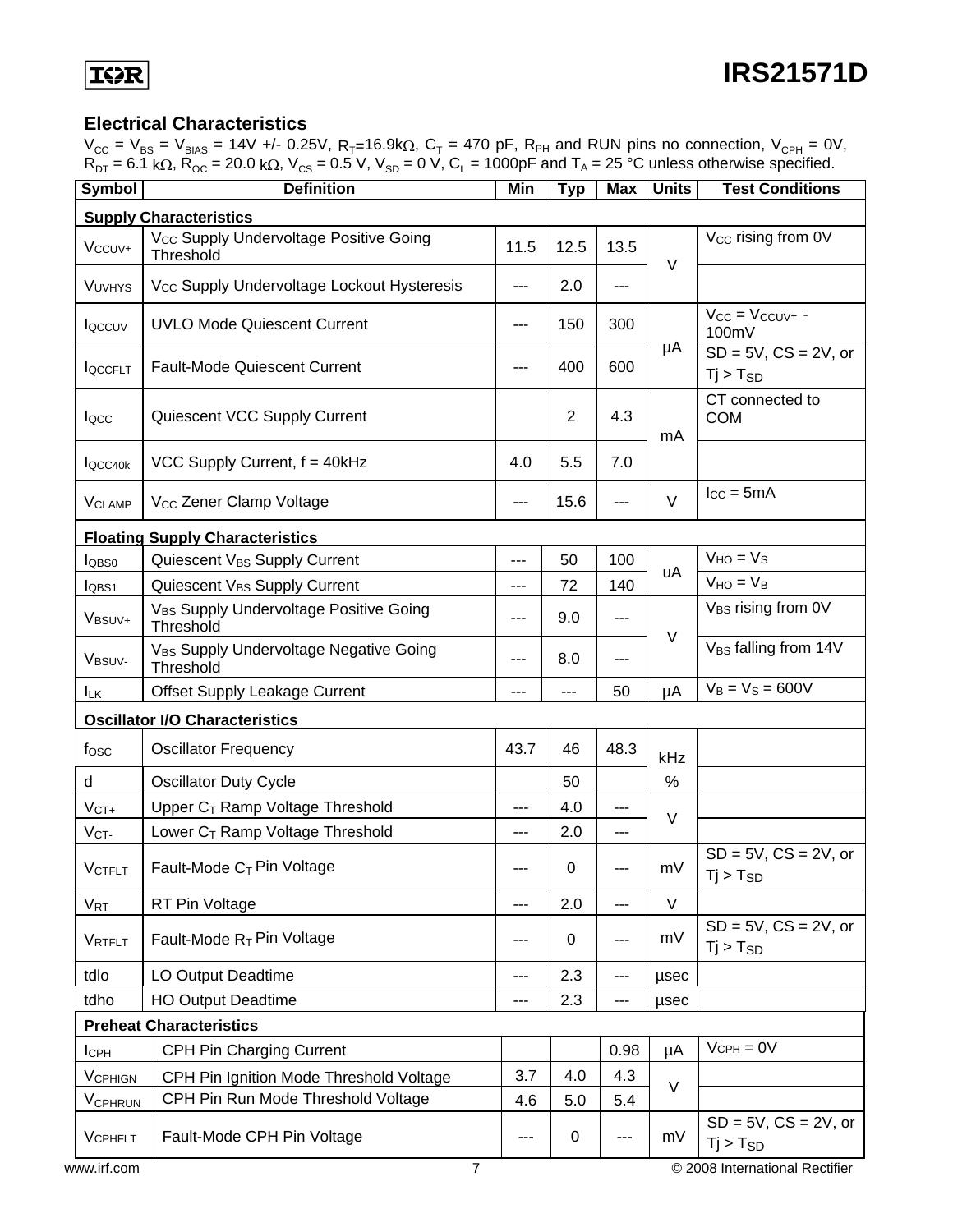#### **Electrical Characteristics**

 $V_{CC}$  =  $V_{BS}$  =  $V_{BIAS}$  = 14V +/- 0.25V, R<sub>T</sub>=16.9k $\Omega$ , C<sub>T</sub> = 470 pF, R<sub>PH</sub> and RUN pins no connection, V<sub>CPH</sub> = 0V,  $R_{DT} = 6.1 \text{ k}\Omega$ ,  $R_{OC} = 20.0 \text{ k}\Omega$ ,  $V_{CS} = 0.5 \text{ V}$ ,  $V_{SD} = 0 \text{ V}$ ,  $C_L = 1000pF$  and  $T_A = 25 \text{ °C}$  unless otherwise specified.

| <b>Symbol</b>         | <b>Definition</b>                                          |      | <b>Typ</b>  | <b>Max</b> | <b>Units</b> | <b>Test Conditions</b>                      |  |
|-----------------------|------------------------------------------------------------|------|-------------|------------|--------------|---------------------------------------------|--|
|                       | <b>RPH Characteristics</b>                                 |      |             |            |              |                                             |  |
| <b>IRPHLK</b>         | Open Circuit RPH Pin Leakage Current                       | ---  | $---$       | 0.1        | μA           | $V$ RPH = 5V, $V$ PH = 6V                   |  |
| VRPHFLT               | Fault-Mode RPH Pin Voltage                                 |      |             | 50         | mV           | $SD = 5V$ , $CS = 2V$ , or<br>$Ti > T_{SD}$ |  |
|                       | <b>RUN Characteristics</b>                                 |      |             |            |              |                                             |  |
| <b>IRUNLK</b>         | Open Circuit RUN Pin Leakage Current                       | ---  | ---         | 0.1        | μA           | $V_{RUN} = 5V$                              |  |
| VRUNFLT               | Fault-Mode RUN Pin Voltage                                 |      | 0           | ---        | mV           | $SD = 5V$ , $CS = 2V$ , or<br>$Tj > T_{SD}$ |  |
|                       | <b>Protection Circuitry Characteristics</b>                |      |             |            |              |                                             |  |
| $V_{SD+}$             | Rising Shutdown Pin Threshold Voltage                      | 2.0  | 2.2         | 2.4        | $\vee$       |                                             |  |
| <b>VSDHYS</b>         | Shutdown Pin Threshold Hysteresis                          | 270  | 395         | 520        | mV           |                                             |  |
| $V_{CS+}$             | Over-Current Sense Threshold Voltage                       | 0.99 | 1.1         | 1.21       | $\vee$       |                                             |  |
| $V_{CS}$              | Under-Current Sense Threshold Voltage                      | 0.15 | 0.2         | 0.26       | $\vee$       |                                             |  |
| $t_{\rm cs}$          | Over-Current Sense Propagation Delay                       |      | 250         | 400        | nsec         | Delay from CS to LO                         |  |
| $V_{DC+}$             | Low V <sub>BUS</sub> /Rectified Line Input Upper Threshold | 5.0  | 5.2         | 5.6        | $\vee$       |                                             |  |
| $V_{DC}$              | Low V <sub>BUS</sub> /Rectified Line Input Lower Threshold | 2.8  | 3.1         | 3.4        | $\vee$       |                                             |  |
| $T_{SD}$              | <b>Thermal Shutdown Junction Temperature</b>               | ---  | 160         | $---$      | °C           |                                             |  |
|                       | <b>Gate Driver Output Characteristics</b>                  |      |             |            |              |                                             |  |
| VOL                   | Low-Level Output Voltage                                   |      | $\mathbf 0$ | 100        | mV           | $IO = 0$                                    |  |
| <b>V<sub>OH</sub></b> | <b>High-Level Output Voltage</b>                           |      | $\Omega$    | 100        |              | $V_{BIAS} - V_{O}$ , $I_{O} = 0$            |  |
| tr                    | 120<br>Turn-On Rise Time<br>220                            |      |             |            |              |                                             |  |
| t                     | Turn-Off Fall Time                                         |      | 50          | 220        | nsec         |                                             |  |
| $I_{O+}$              | Output source current                                      | ---  | 180         | ---        | mA           |                                             |  |
| $I_{\odot}$           | Output sink current                                        | ---  | 260         | ---        |              |                                             |  |

† When the IC senses an overtemperature condition (Tj > 175ºC), the IC is latched off. In order to reset this Fault Latch, the SD pin must be cycled high and then low, or the  $V_{CC}$  supply to the IC must be cycled below the falling undervoltage lockout threshold (Vccuv-).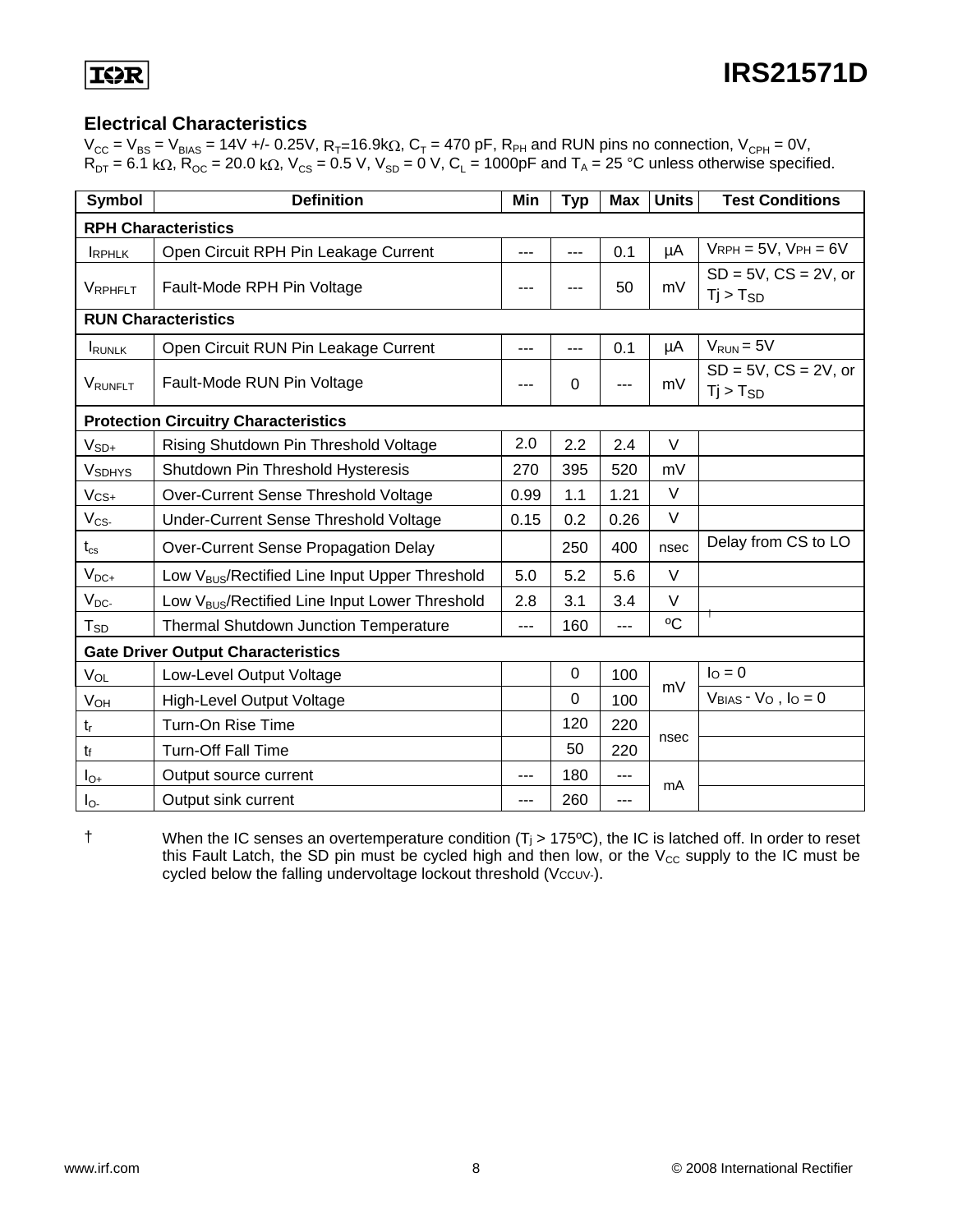#### **Functional Block Diagram**

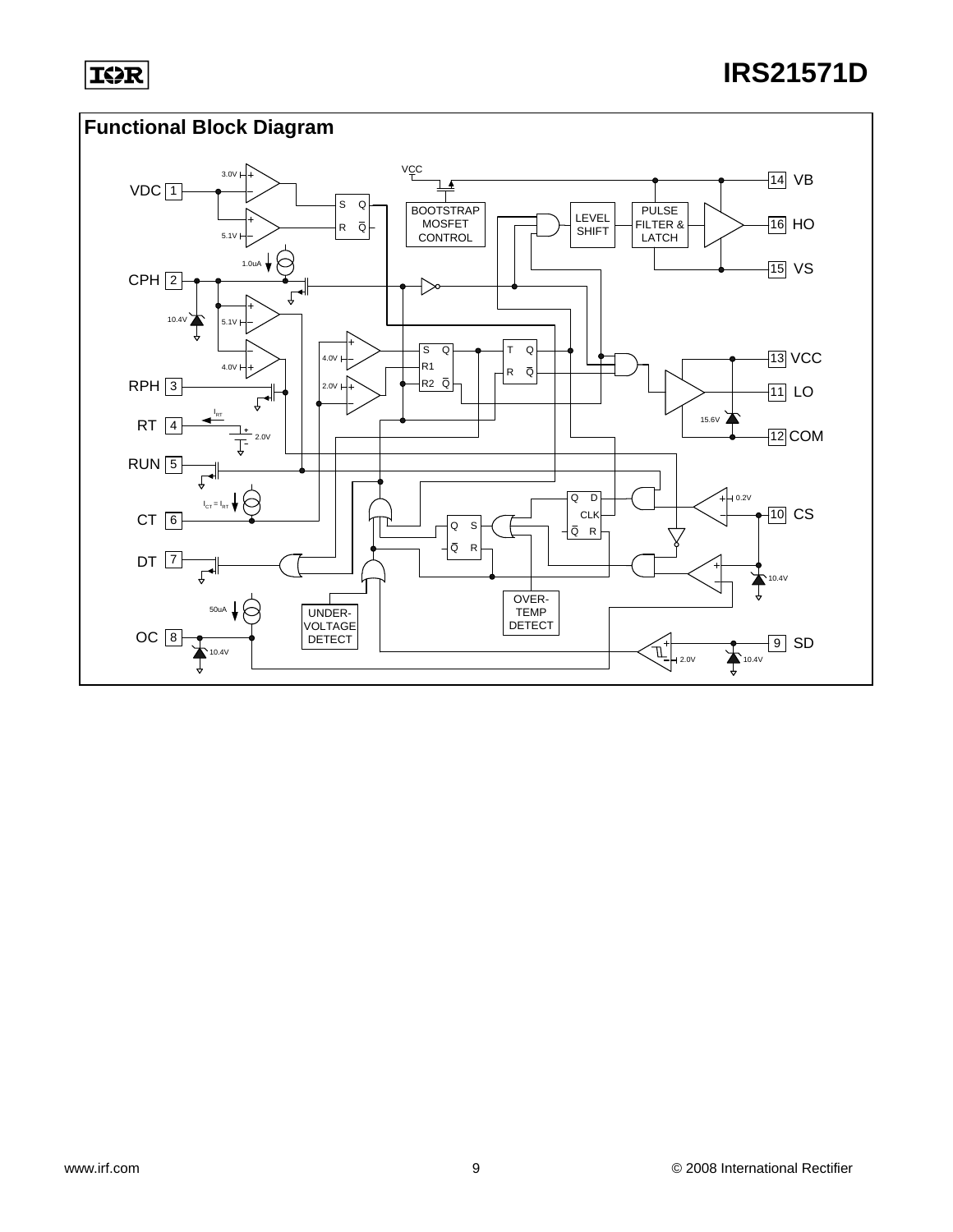

### **Input/Output Pin Equivalent Circuit Diagrams**

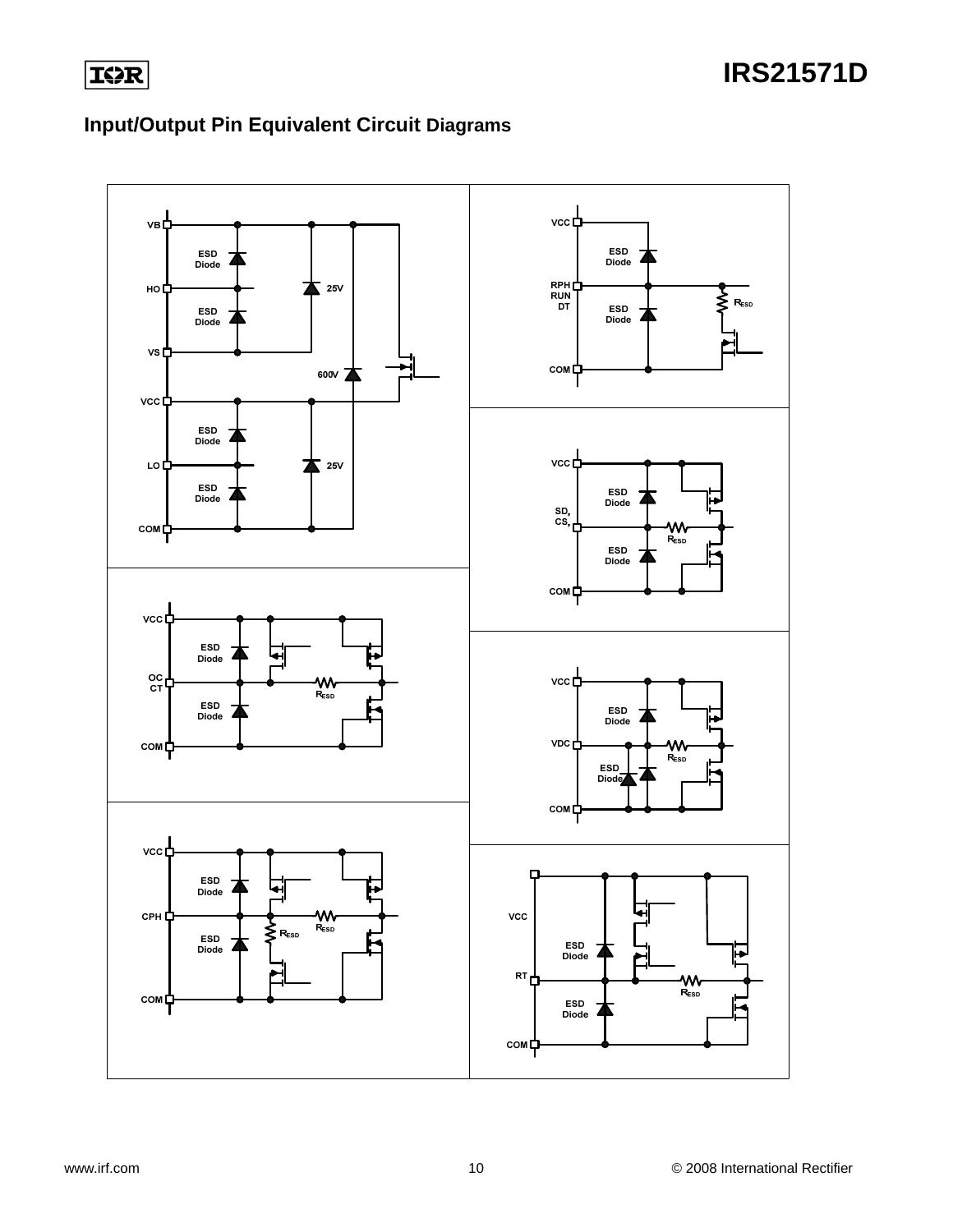#### **Lead Definitions**

| Symbol     | <b>Description</b>                              |
|------------|-------------------------------------------------|
| VDC        | DC Bus Sensing Input                            |
| <b>CPH</b> | <b>Preheat Timing Capacitor</b>                 |
| <b>RPH</b> | Preheat Frequency Resistor & Ignition Capacitor |
| RT.        | <b>Oscillator Timing Resistor</b>               |
| <b>RUN</b> | Run Frequency Resistor                          |
| CT         | <b>Oscillator Timing Capacitor</b>              |
| DT         | Deadtime Programming                            |
| <b>OC</b>  | Over-current (CS+) Threshold Programming        |
| <b>SD</b>  | Shutdown Input                                  |
| <b>CS</b>  | <b>Current Sensing Input</b>                    |
| LO         | Low-Side Gate Driver Output                     |
| <b>COM</b> | IC Power & Signal Ground                        |
| <b>VCC</b> | Logic & Low-side Gate Driver Floating Supply    |
| <b>VB</b>  | High-Side Gate Driver Floating Supply           |
| VS         | <b>High Voltage Floating Return</b>             |
| HO         | High-Side Gate Driver Outpur                    |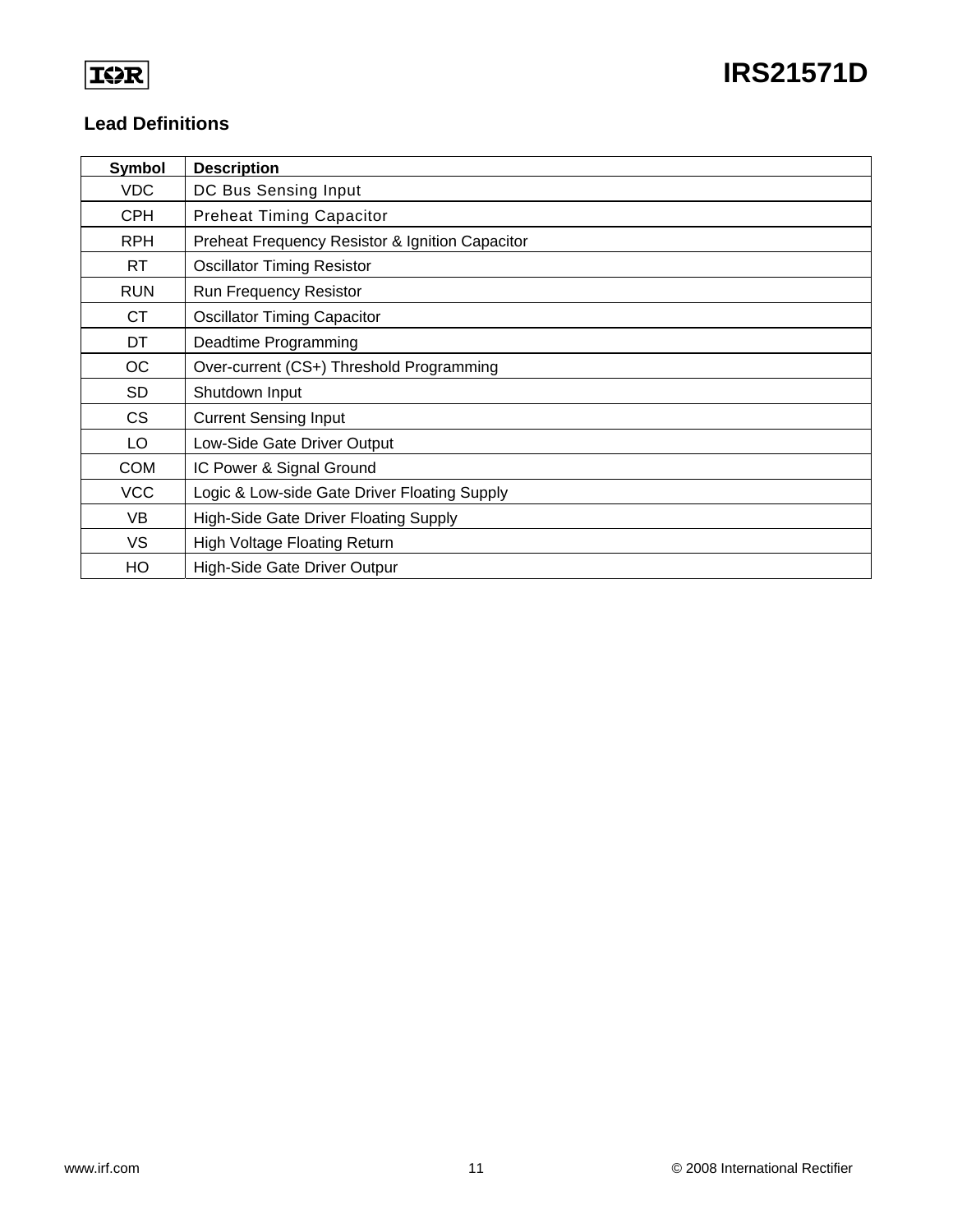### **IOR**

### **IRS21571D**

#### **Lead Assignments**

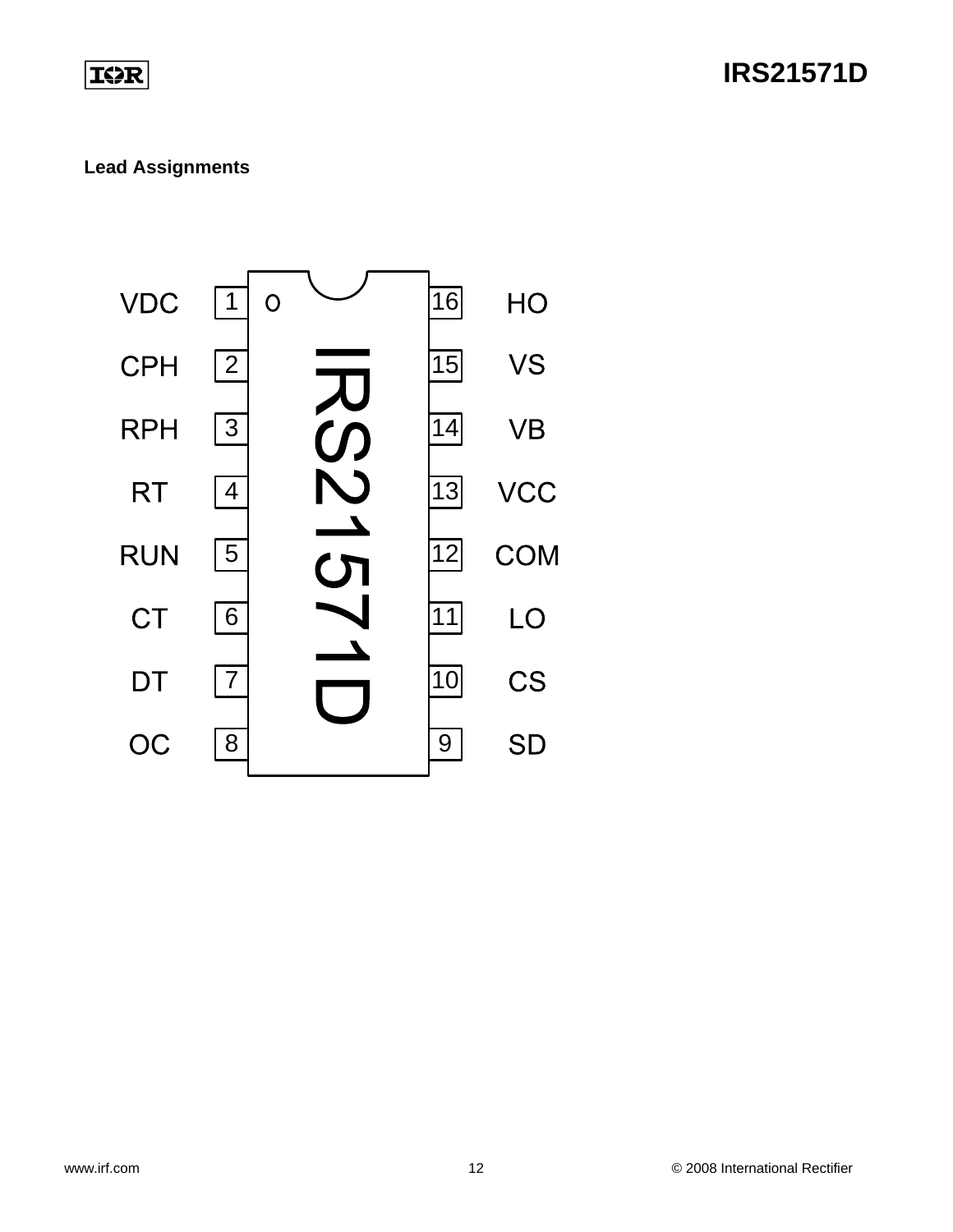#### **State Diagram**

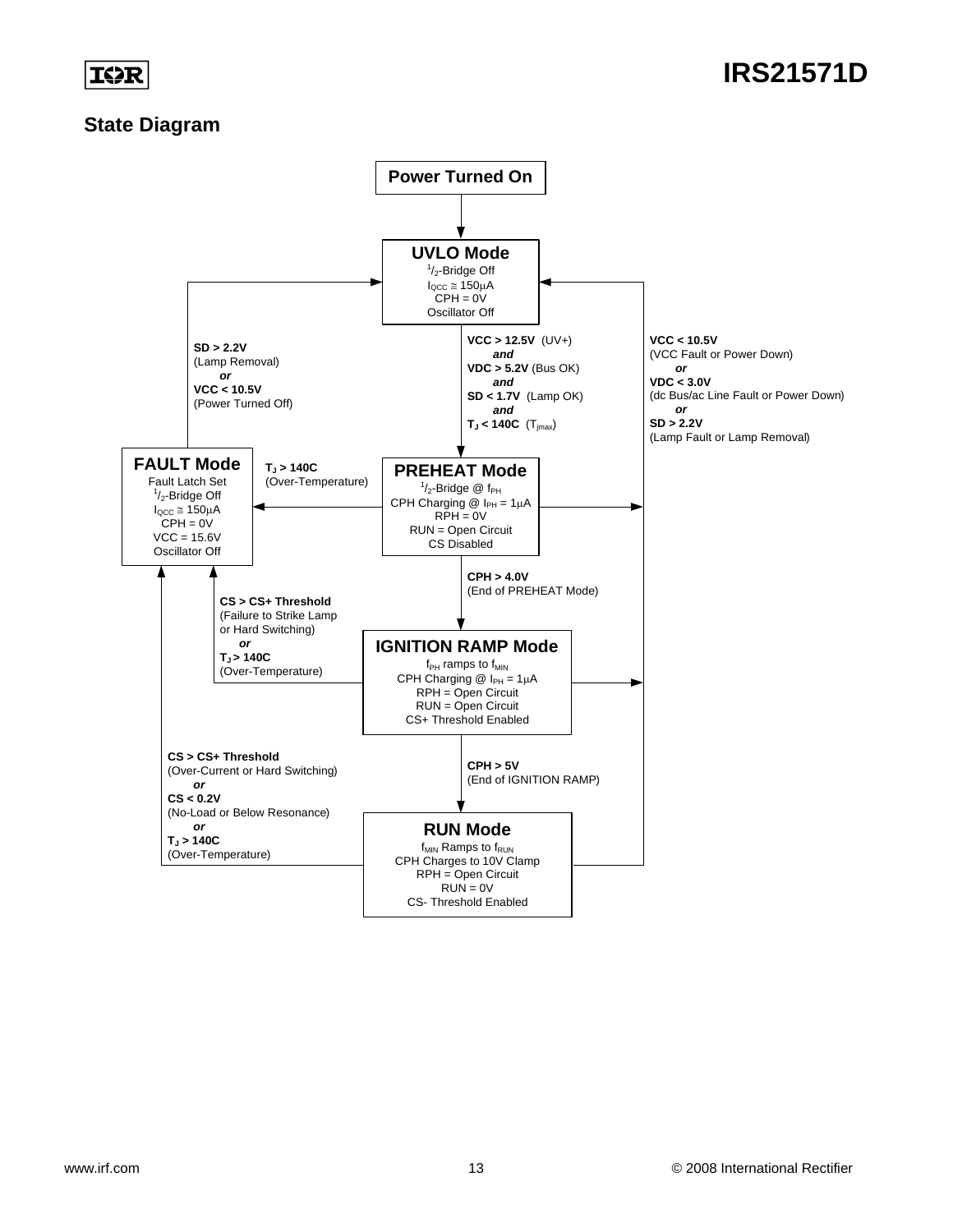

#### **Application Information and Additional Details**

#### **Supply Bypassing and PCB Layout Rules**

Component selection and placement on the pc board is extremely important when using power control ICs.  $V_{CC}$ should be bypassed to COM as close to the IC terminals as possible with a low ESR/ESL capacitor, as shown in Figure 1 below.



A rule of thumb for the value of this bypass capacitor is to keep its minimum value at least 2500 times the value of the total input capacitance (Ciss) of the power transistors being driven. This decoupling capacitor can be split between a higher valued electrolytic type and a lower valued ceramic type connected in parallel, although a good quality electrolytic (e.g., 10μF) placed immediately adjacent to the VCC and COM terminals will work well.

In a typical application circuit, the supply voltage to the IC is normally derived by means of a high value startup resistor (1/4W) from the rectified line voltage, in combination with a charge pump from the output of the halfbridge. With this type of supply arrangement, the internal 15.6V zener clamp diode from VCC to COM will determine the steady state IC supply voltage.

#### **Connecting the IC Ground (COM) to the Power Ground**

Both the low power control circuitry and low side gate driver output stage grounds return to this pin within the IC. The COM pin should be connected to the bottom terminal of the current sense resistor in the source of the low side power MOSFET using an individual pc board trace, as shown in Figure 2. In addition, the ground return path of the timing components and V<sub>CC</sub> decoupling capacitor should be connected directly to the IC COM pin, and not via separate traces or jumpers to other ground traces on the board.

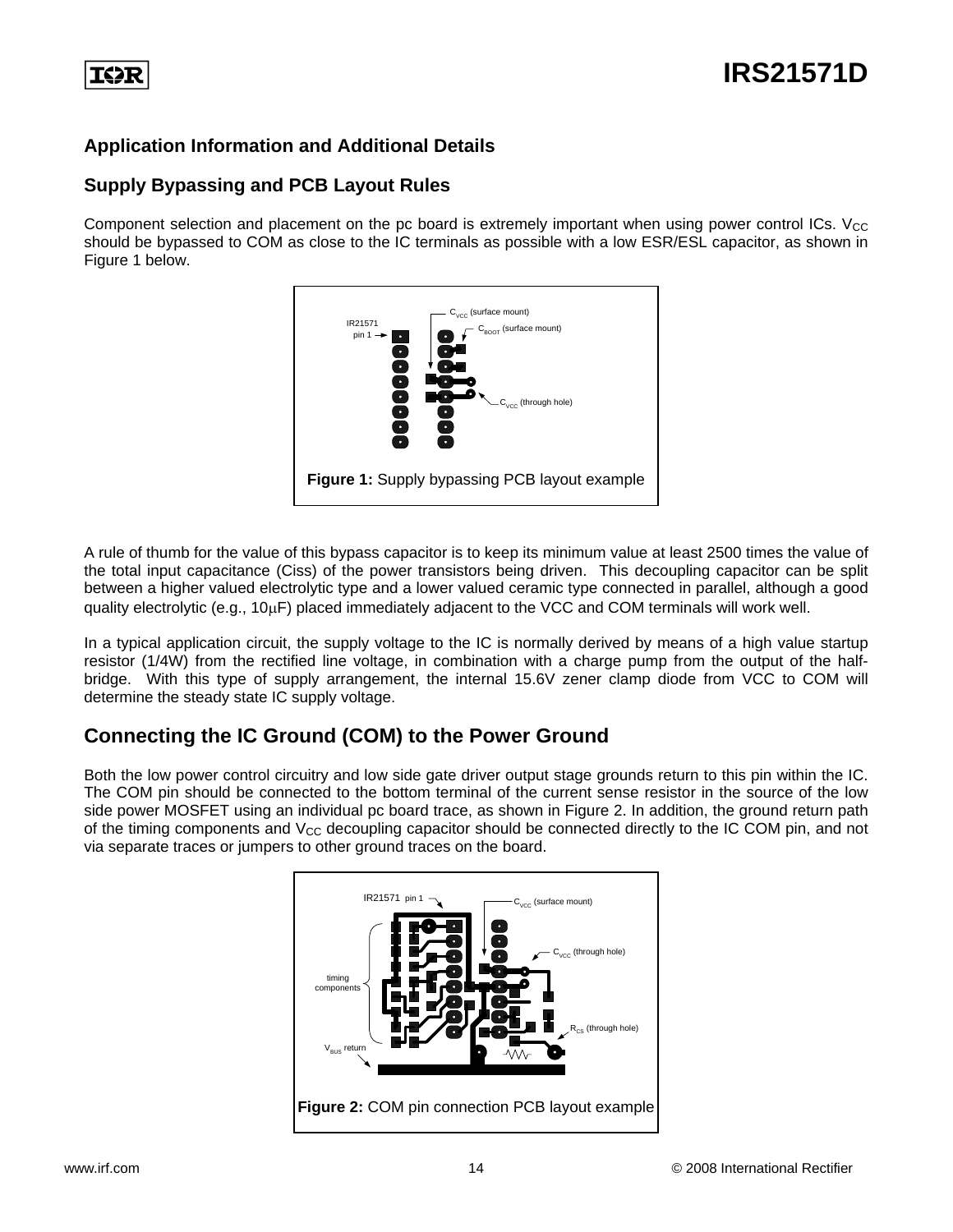

These connection techniques prevent high current ground loops from interfering with sensitive timing component operation, and allows the entire control circuit to reject common-mode noise due to output switching.

#### **The Control Sequence and Timing Component Selection**

The IRS21571D uses the following control sequence (Figure 3) to drive rapid start fluorescent lamps.



The control sequence used in the IRS21571D allows the **Run Mode** operating frequency of the ballast to be higher than the ignition frequency (i.e.,  $f_{start} > f_{ph} > f_{run} > f_{ign}$ ). This control sequence is recommended for lamp types where the ignition frequency is too close to the run frequency to ensure proper lamp striking for all production resonant LC component tolerances (please note that it is possible to use the IRS21571D in systems where fstart  $>$  fph  $>$  fign  $>$  frun, simply by leaving the RUN pin open).

Six pins in the IC are used to control the **Startup, Preheat, Ignition Ramp,** and **Run** modes of operation, and to allow ballast and lamp engineers the flexibility to optimize their designs for virtually any lamp type.

The heart of this controller is an oscillator which resembles those found in many popular PWM voltage regulator ICs. In its simplest form, this oscillator consists of a timing resistor and capacitor connected to ground. The voltage across the timing capacitor  $C_T$  is a sawtooth, where the rising portion of the ramp is determined by the current in the  $R_T$  pin, and the falling portion of the ramp is determined by an external deadtime resistor  $R_{DT}$ . The oscillograph in Figure 4 illustrates the relationship between the oscillator capacitor waveform and the gate driver outputs.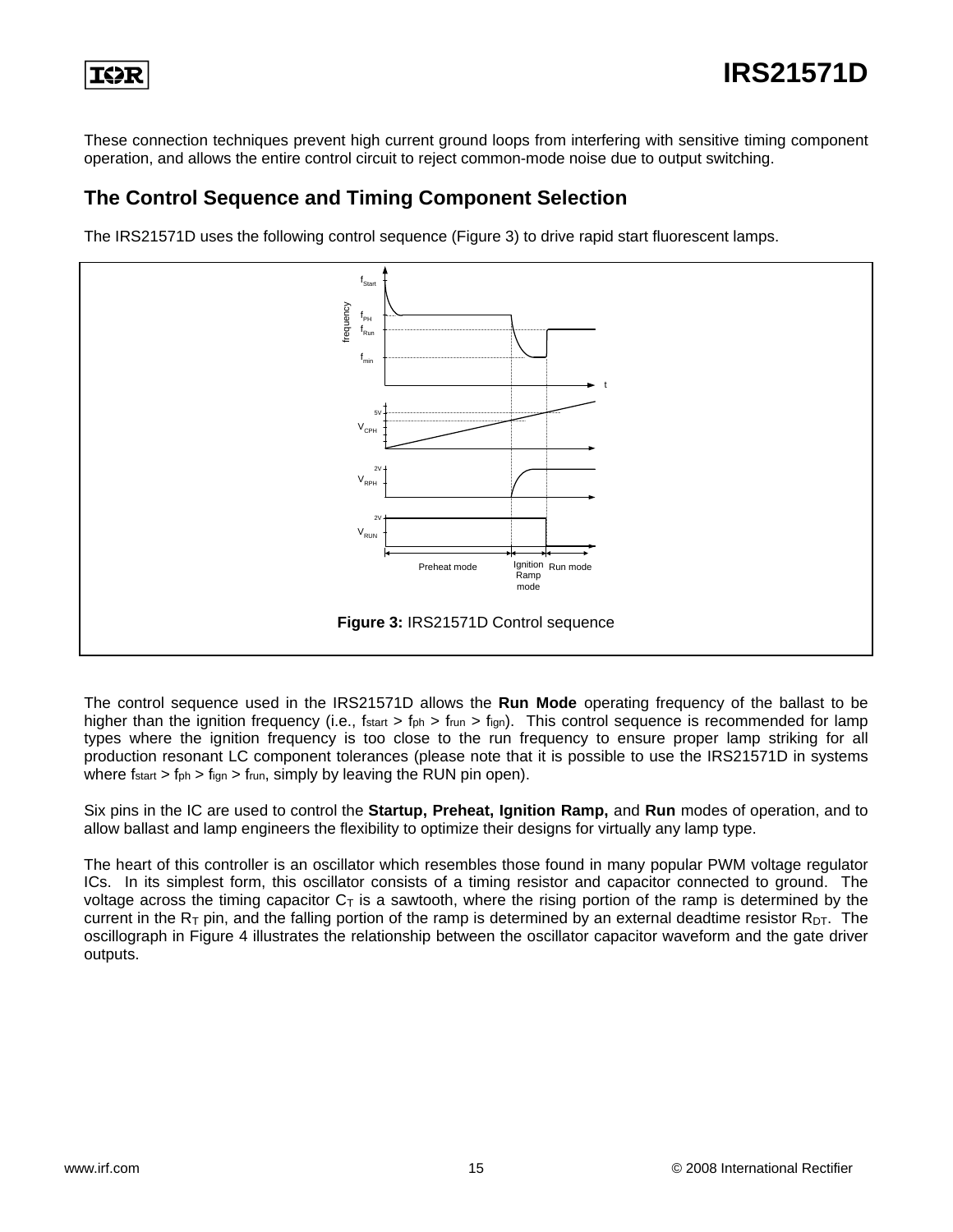



The deadtime can be programmed by means of the external  $R_{DT}$  resistor, given a certain range of  $C_T$  capacitor values, using the graph shown in Figure 5.



The  $R<sub>T</sub>$  input is a voltage-controlled current source, where the voltage is regulated to be approximately 2.0V. In order to maintain proper linearity between the  $R_T$  pin current and the  $C_T$  capacitor charging current, the value of the  $R_T$  pin current should be kept between 50µA and 500µA. The  $R_T$  pin can also be used as a feedback point for closed loop control.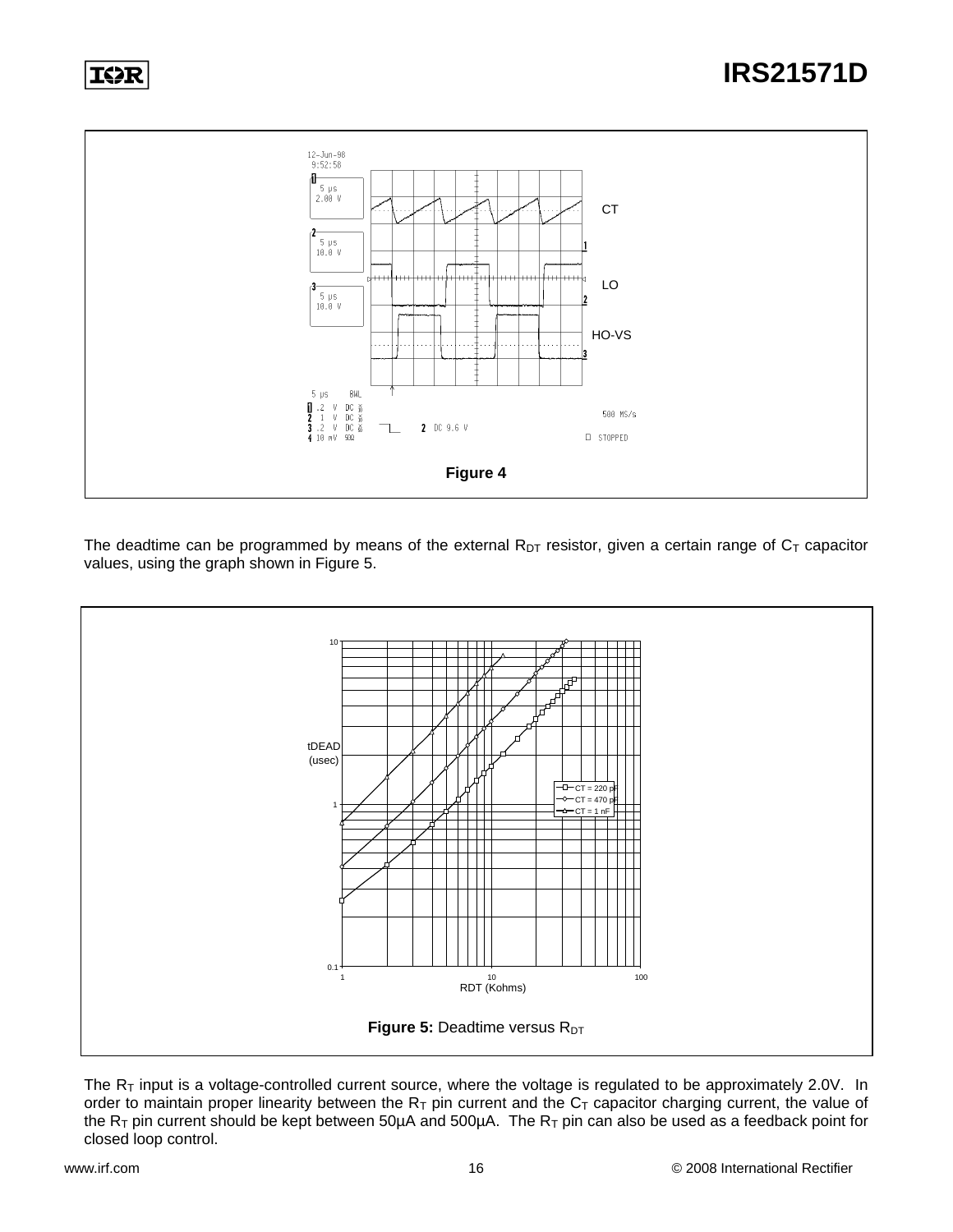

### **IRS21571D**

During the **Startup Mode**, the operating frequency is determined by the parallel combination of R<sub>PH</sub> and R<sub>T</sub>, combined with the values of  $C_T$  and  $R_{DT}$ , and the voltage at the  $R_T$  pin, as shown in Figure 6. The voltage at the  $R<sub>T</sub>$  pin starts at an initial value above 2V, causing the initial start frequency to be higher than the preheat frequency. This frequency is high enough to ensure that the instantaneous voltage across the lamp during the first few cycles of operation does not exceed the strike potential of the lamp. As the voltage at the  $R_T$  pin decreases to the final value of 2V, the output frequency ramps down to the preheat frequency.



During the **Preheat Mode**, the operating frequency is determined by the parallel combination of R<sub>PH</sub> and R<sub>T</sub>, combined with the value of C<sub>T</sub> and R<sub>DT</sub>. This frequency, along with the **Preheat Time**, is normally chosen to ensure that adequate heating of the lamp filaments occurs. Typically, a 4.5:1 ratio of the hot filament-to-cold filament resistance is desired for maximum lamp life, as shown in Figure 7 below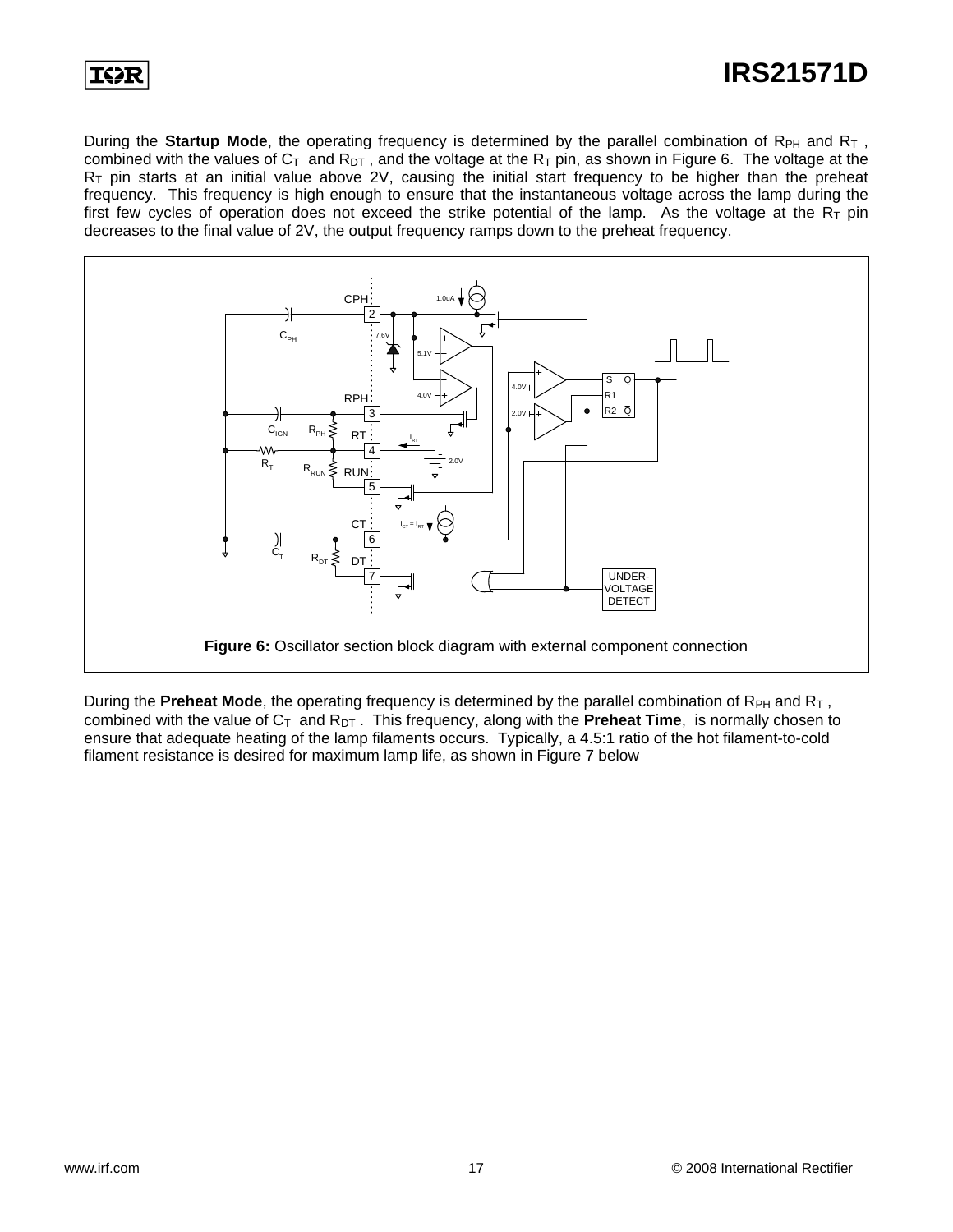

The **Preheat Time** is programmed by means of the preheat capacitor, C<sub>PH</sub>, an internal 1μA current source, and an internal threshold on the CPH pin of 4.0V, according to the following formula:

 $t_{PH} = 4E6 \cdot C_{PH}$ , or

$$
C_{PH} = 250E - 9 \cdot t_{PH}
$$

At the end of the **Preheat Time,** the internal, open-drain transistor holding the RPH pin to ground turns off, and the voltage on this pin charges exponentially up to the RT pin potential. During this **Ignition Ramp Mode,** the output frequency exponentially decays to a minimum value. The rate of decay of this frequency is a function of the R<sub>PH</sub> ∗ C<sub>RAMP</sub> time constant. Because the **Ignition Ramp Mode** ends when the voltage on the CPH pin reaches 5.15V, the **Ignition Ramp Mode** is always 1/4th as long as the preheat time.

When the CPH pin reaches 5.15V, an open-drain transistor on the RUN pin turns on, and the external  $R_{\text{RUN}}$ resistor is then in parallel with the R<sub>T</sub> resistor. The **Run Mode** operating frequency is therefore a function of the parallel combination of  $R_{RUN}$  and  $R_T$ , and this means that the operating power of the lamp can be programmed by means of R<sub>RUN</sub>.

The following graphs, Figures 8 and 9, illustrate the relationship between the effective  $R<sub>T</sub>$  resistance (i.e., the parallel combination of resistors which programs the  $C<sub>T</sub>$  capacitor charging current) and the operating frequency.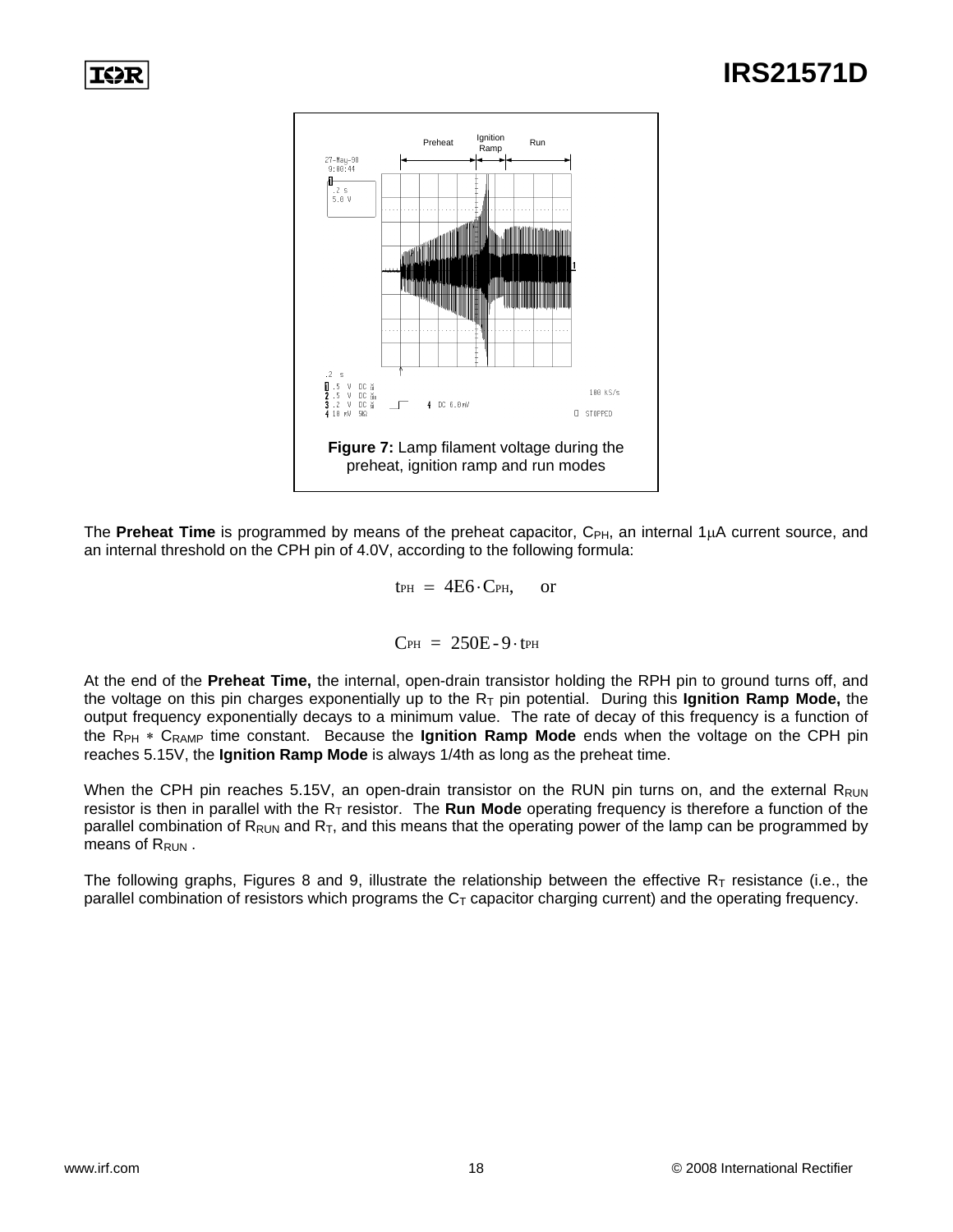

#### **Lamp Protection & Automatic Restart Circuitry Operation**

Four pins on the IRS21571D are used for protection, as shown in Figure 10 below. These are VDC (dc bus monitor), SD (unlatched shutdown), CS (latched shutdown) and OC (CS+ threshold programming).

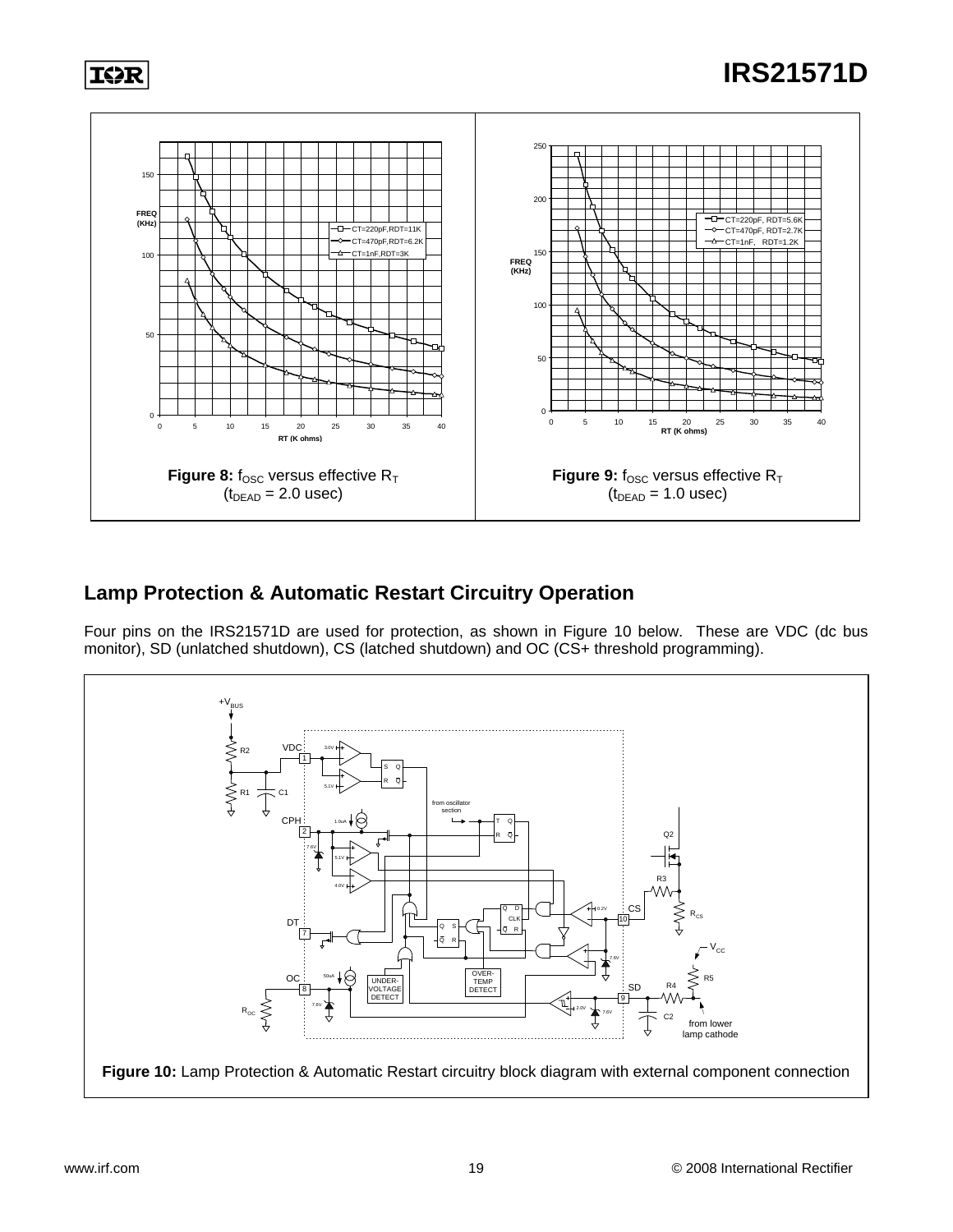

#### **Sensing The DC Bus Voltage**

The first of these protection pins senses the voltage on the DC bus by means of an external resistor divider and an internal comparator with hysterisis.

When power is first supplied to the IC at system startup, 3 conditions are required before oscillation is initiated: 1.) the voltage on the VCC pin must exceed the rising undervoltage lockout threshold (12.5V), 2.) the voltage at the VDC pin must exceed 5.1V, and 3.) the voltage on the SD pin must be below approximately 1.85V. If a low dc bus condition occurs during normal operation, or if power to the ballast is shut off, the dc bus will collapse prior to the VCC of the chip (assuming the VCC is derived from a charge pump off of the output of the half-bridge). In this case, the voltage on the VDC pin will shut the oscillator off, thereby protecting the power transistors from potentially hazardous hard switching. Approximately 2V of hysterisis has been designed into the internal comparator sensing the VDC pin, in order to account for variations in the dc bus voltage under varying load conditions. When the dc bus recovers, the chip restarts from the beginning of the control sequence, as shown in timing diagram Figure 11 below.



#### **Lamp Presence Detection and Automatic Restart**

The second protection pin, SD, is used for both unlatched shutdown and automatic restart functions. The SD pin would normally be connected to an external circuit which senses the presence of the lamp (or lamps). A example circuit for a single lamp is shown in Figure 12.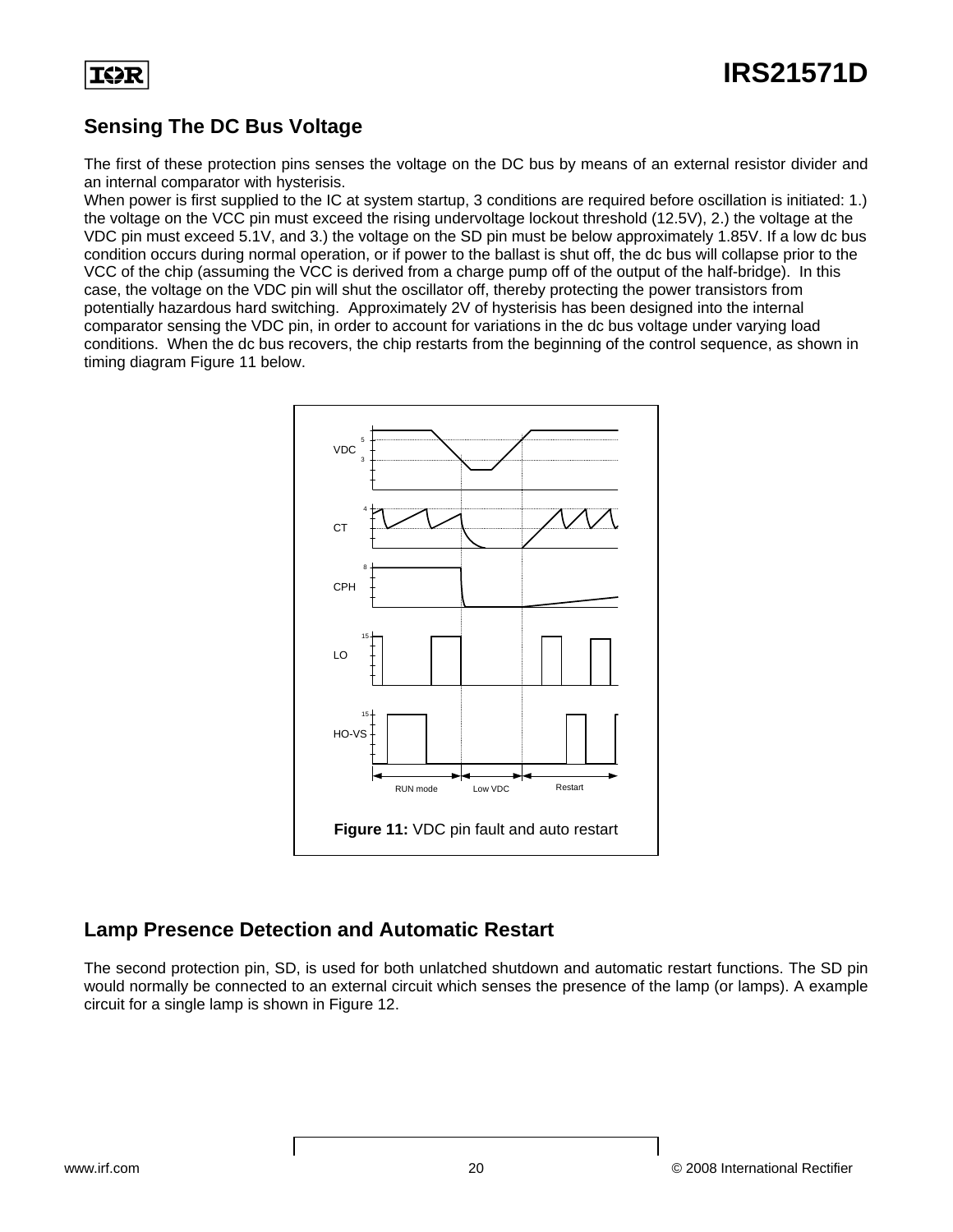

When the SD pin exceeds 2.0V (approximately 150mV of hysterisis is included to increase noise immunity), signaling either a lamp fault or lamp removal, the oscillator is disabled, both gate driver outputs are pulled low, and the chip is put into the micropower mode. Since a lamp fault would normally lead to a lamp exchange, when a new lamp is inserted into the fixture, the SD pin would be pulled back to near the ground potential. Under these conditions a reset signal would restart the chip from the beginning of the control sequence, as shown in the timing diagram in Figure 13.



Thus, for a lamp removal and replacement, the ballast automatically restarts the lamp in the proper manner, maximizing lamp life and minimizing stress on the power MOSFETs or IGBTs.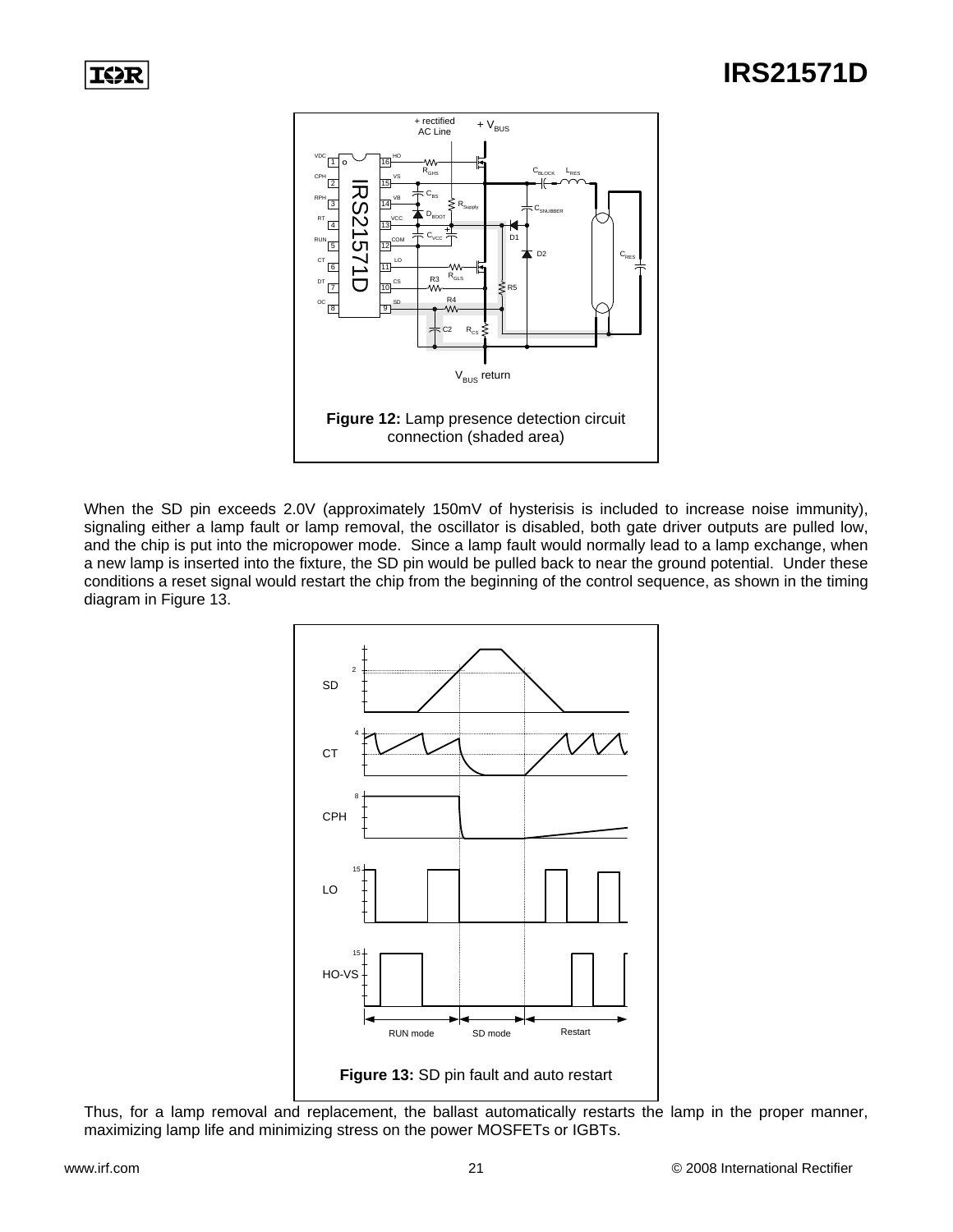#### **Half-Bridge Current Sensing and Protection**

The third pin used for protection is the CS pin, which is normally connected to a resistor in the source of the lower power MOSFET, as shown in Figure 14.

The CS pin is used to sense fault conditions such as failure of a lamp to strike, over-current during normal operation, hard switching, no load, and operation below resonance. If any one of these conditions is sensed, the fault latch is set, the oscillator is disabled, the gate driver outputs go low, and the chip is put into the micropower mode. The CS pin performs its sensing functions on a cycle-by-cycle basis in order to maximize ballast reliability.



For the over-current, failure-to-strike, and hard switching fault conditions, an externally programmable, positivegoing CS+ threshold is enabled at the end of the preheat time. The level of this positive-going threshold is determined by the value of the resistor ROC. The value of the resistor ROC is determined by the following formula:

$$
R_{\text{oc}} = \frac{V_{\text{cs+}}}{50E - 6}, \quad \text{or}
$$

$$
V_{cs+}~=~50E\text{-}6\cdot R_{oc}
$$

For the under-current and under-resonance conditions, there is a negative-going CS- threshold of 0.2V which is enabled at the onset of the run mode. The sensing of this CS- threshold is synchronized with the falling edge of the LO output.

Figures 15, 16 and 17 are oscillographs of fault conditions. Figure 15 shows a failure of the lamp to strike, Figure 16 shows a hard switching condition and Figure 17 shows an under-current condition.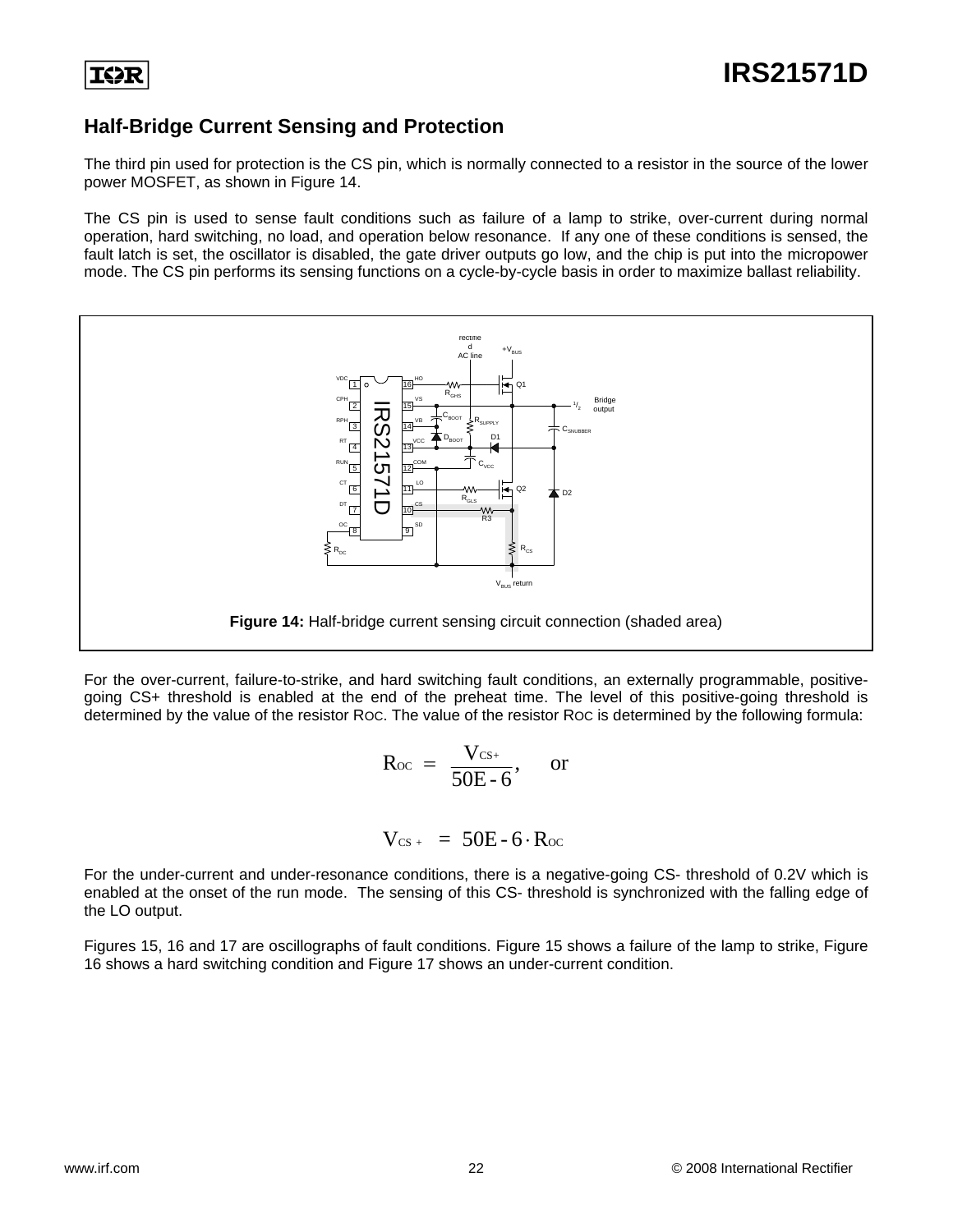

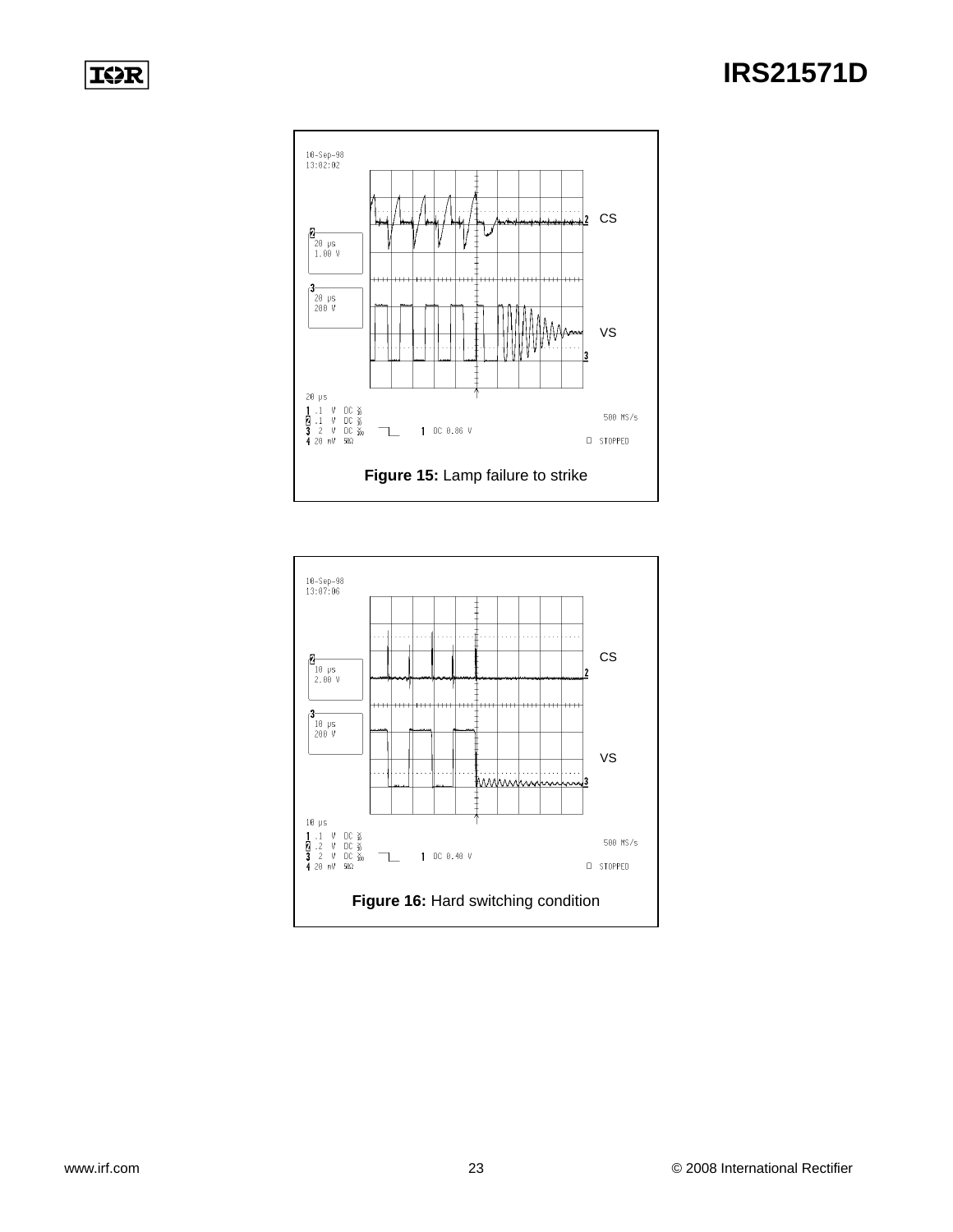

Recovery from such a fault condition is accomplished by cycling either SD pin or the VCC pin. When a lamp is removed, the SD pin goes high, the fault latch is reset, and the chip is held off in an unlatched state. Lamp replacement causes the SD pin to go low again, reinitiating the startup sequence. The fault latch can also be reset by the undervoltage lockout signal, if VCC falls below the lower undervoltage threshold.

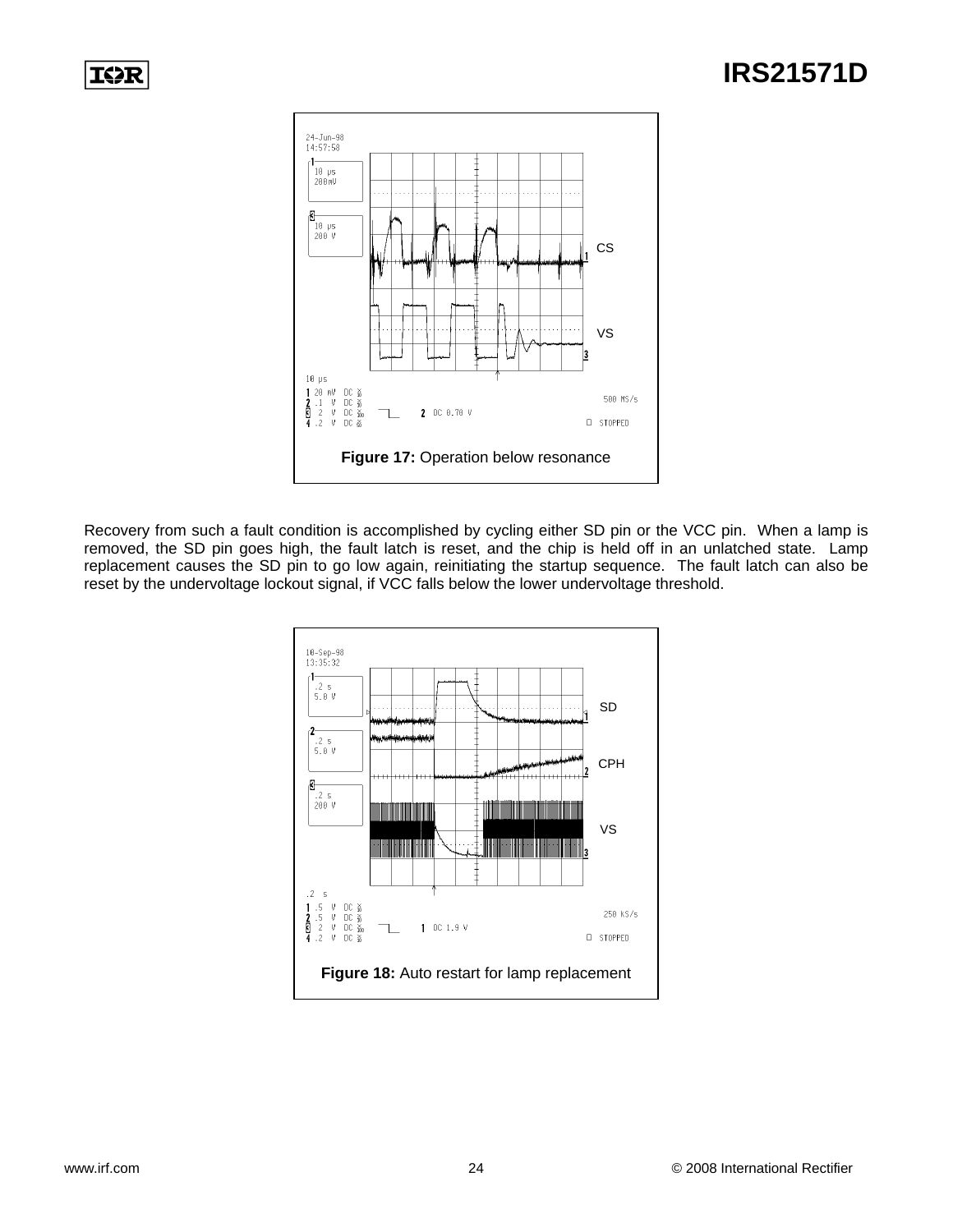

#### **Package Details: SO16N**

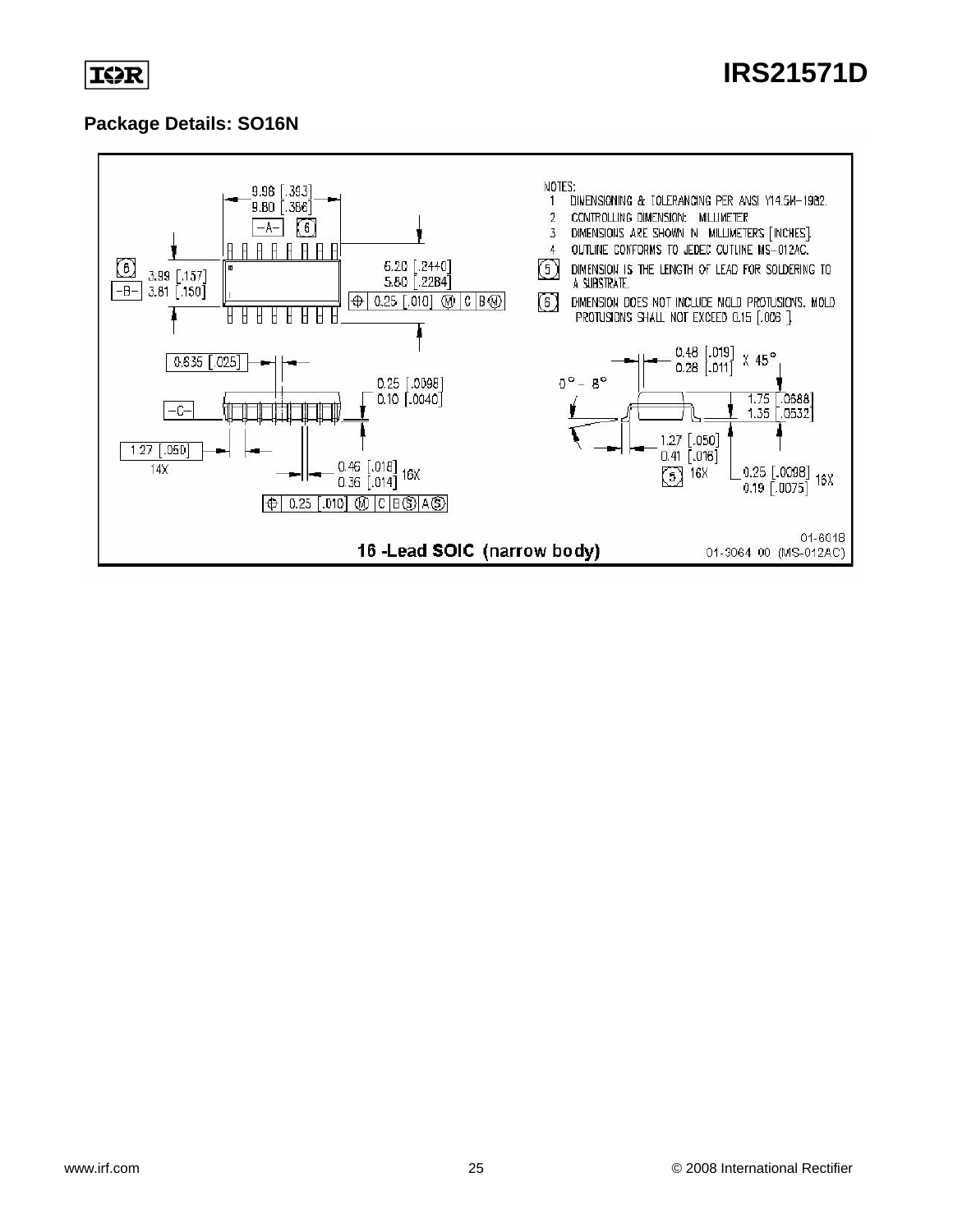### **Package Details: SOIC16N, Tape and Reel**



#### CARRIER TAPE DIMENSION FOR 16SOICN

|      | Metric |       | Imperial |       |  |
|------|--------|-------|----------|-------|--|
| Code | Min    | Max   | Min      | Max   |  |
| A    | 7.90   | 8.10  | 0.311    | 0.318 |  |
| в    | 3.90   | 4.10  | 0.153    | 0.161 |  |
| C    | 15.70  | 16.30 | 0.618    | 0.641 |  |
| D    | 7.40   | 7.60  | 0.291    | 0.299 |  |
| E    | 6.40   | 6.60  | 0.252    | 0.260 |  |
| F    | 10.20  | 10.40 | 0.402    | 0.409 |  |
| G    | 1.50   | n/a   | 0.059    | n/a   |  |
| H    | 1.50   | 1.60  | 0.059    | 0.062 |  |





#### REEL DIMENSIONS FOR 16SOICN

|      |        | Metric |        | Imperial |
|------|--------|--------|--------|----------|
| Code | Min    | Max    | Min    | Max      |
| A    | 329.60 | 330.25 | 12.976 | 13.001   |
| B    | 20.95  | 21.45  | 0.824  | 0.844    |
| C    | 12.80  | 13.20  | 0.503  | 0.519    |
| D    | 1.95   | 2.45   | 0.767  | 0.096    |
| Е    | 98.00  | 102.00 | 3.858  | 4.015    |
| F    | n/a    | 22.40  | n/a    | 0.881    |
| G    | 18.50  | 21.10  | 0.728  | 0.830    |
| н    | 16.40  | 18.40  | 0.645  | 0.724    |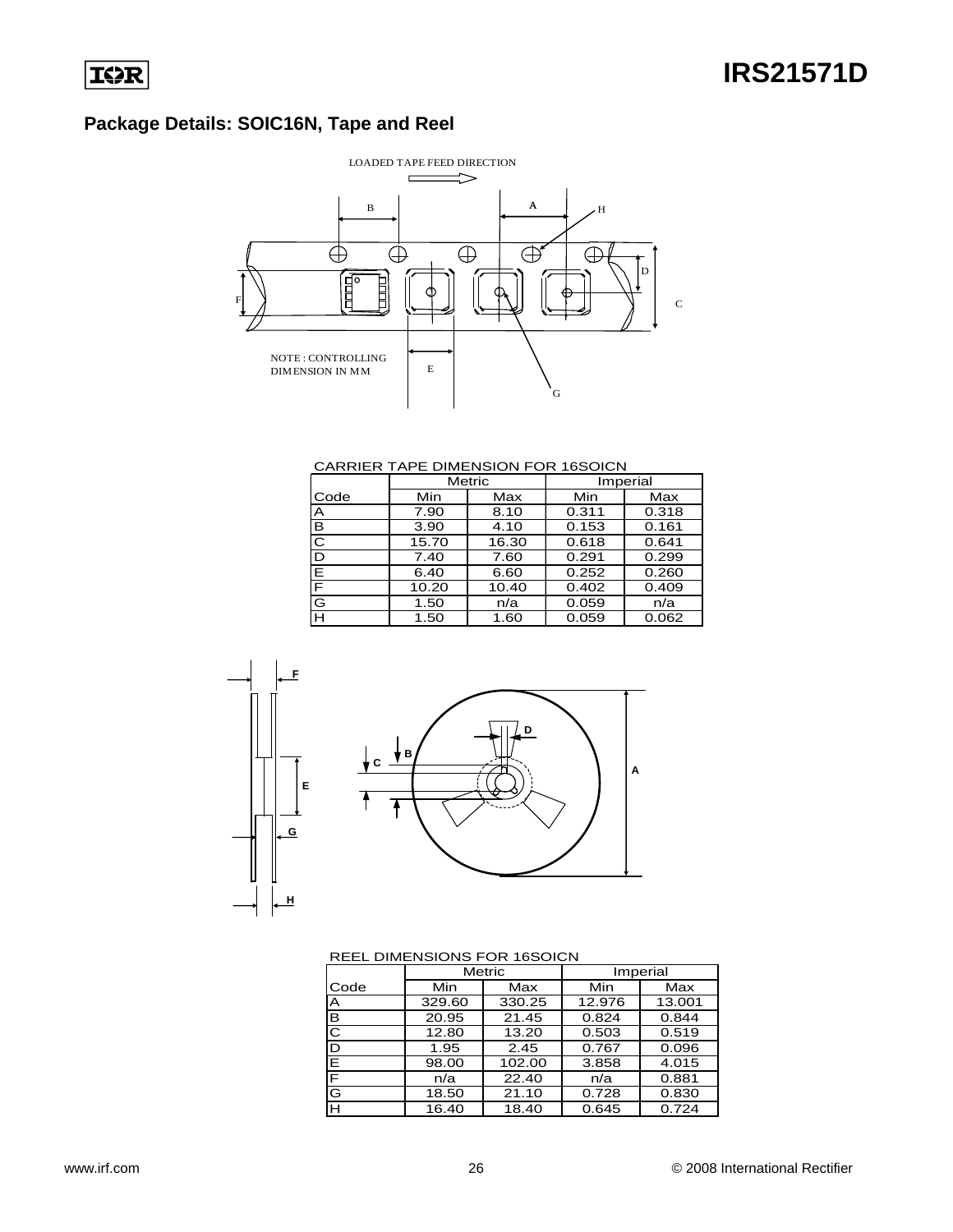

**IRS21571D**

#### **Part Marking Information**